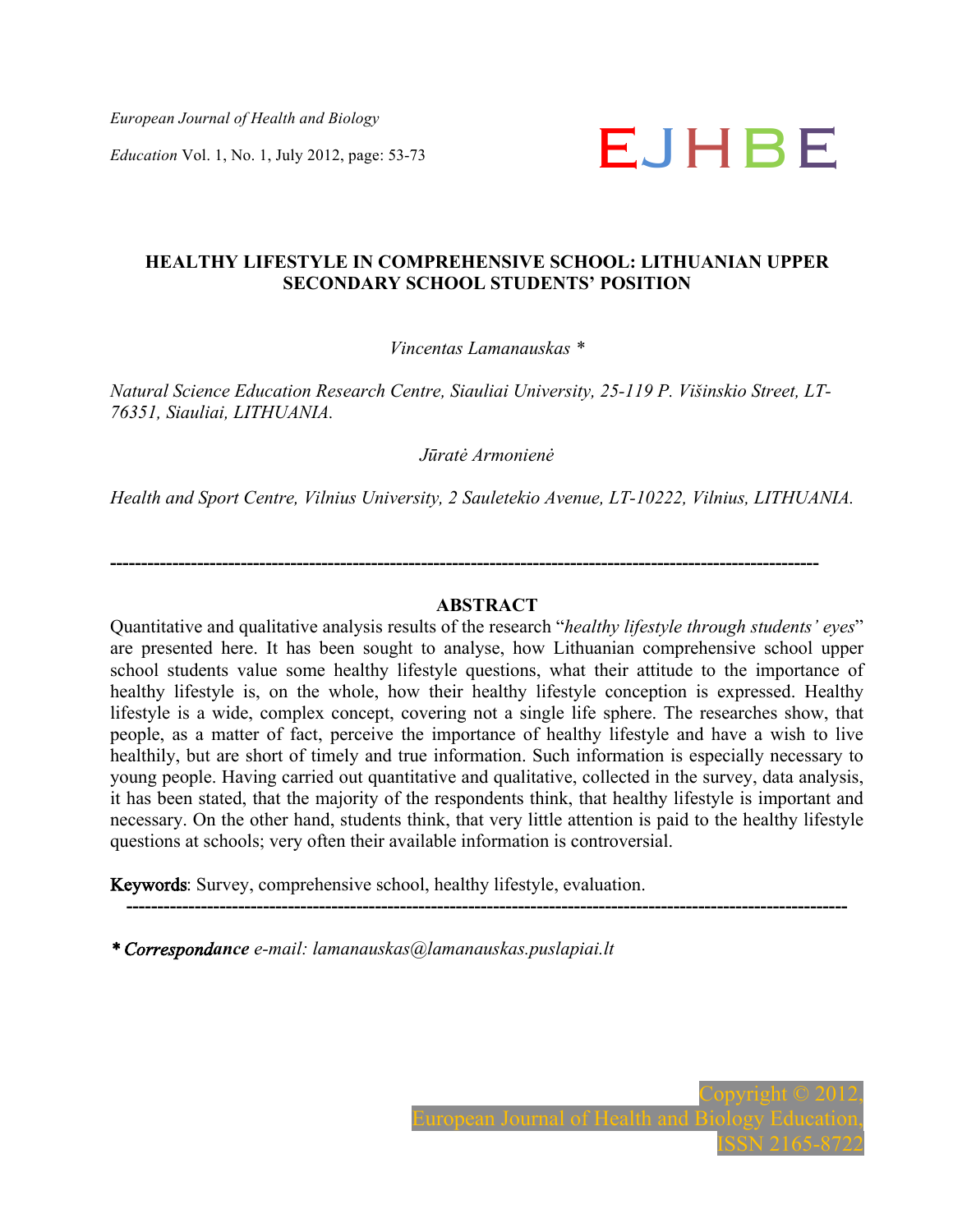## **INTRODUCTION**

Nowadays changes in all people's life spheres inevitably increase: technology development, availability of various resources, social role changes and many other novelties caused human life getting more and more complex. Modern society challenges affect young people as well in one way or another and make some of them choose unhealthy lifestyle (e.g., to smoke, to immoderately use alcohol, to eat unhealthy food and other).

Unhealthy lifestyle in its turn, has negative effect on physiological, psychological wellbeing, blocks the road for seeking improvement, personal growth and optimal functioning (Sari, 2003). It partly encouraged changing the attitude to health.

World health organization characterizes health as a state of complete physical, mental and social well-being, and not merely the absence of disease or infirmity (Üstün and Jakob, 2005). The reflection of two important aspects is seen in this definition. First, well-being is emphasized as a health criterion (Strobe, 2000; Ryff, Singer, 2005; Comptom, 2005). Scientific researches started to be oriented not only to illness treatment, but also to health improvement, individual's personal growth, because the attitude has formed in the society, that struggle with illnesses, their treatment is not a sufficient way seeking to help individuals live healthily. Thus, place for prevention has occurred in the care of public health system, which would obligate to accept favourable decisions for health strengthening; prevention's importance to person's health has been perceived (Sari, 2003). Second, from medical attitude to health has been moved to systematic, when not only physical, but psychological and social health aspects become important.

Person's health state not always coincides with his physical health condition – it depends on many psychological, cultural and social factors. Both internal (endogenic) and external (exogenic) factors have importance to students' health and health state: hereditability, physical and social environment, lifestyle, personal attitudes, habits, etc.

Modern disease structure and traumatism in many cases depend on one's attitude to his health (lifestyle, social and natural conditions, genetic factors determine this (Armonienė, 1998). Fatigue, negative emotions, harmful habits – this is personality's hygienic culture level, lifestyle features, increasing concrete disease expectancy. People's health, in many cases, depends on their own attitude to it, on self-treating, i.e., on factor and relation system, determining health and life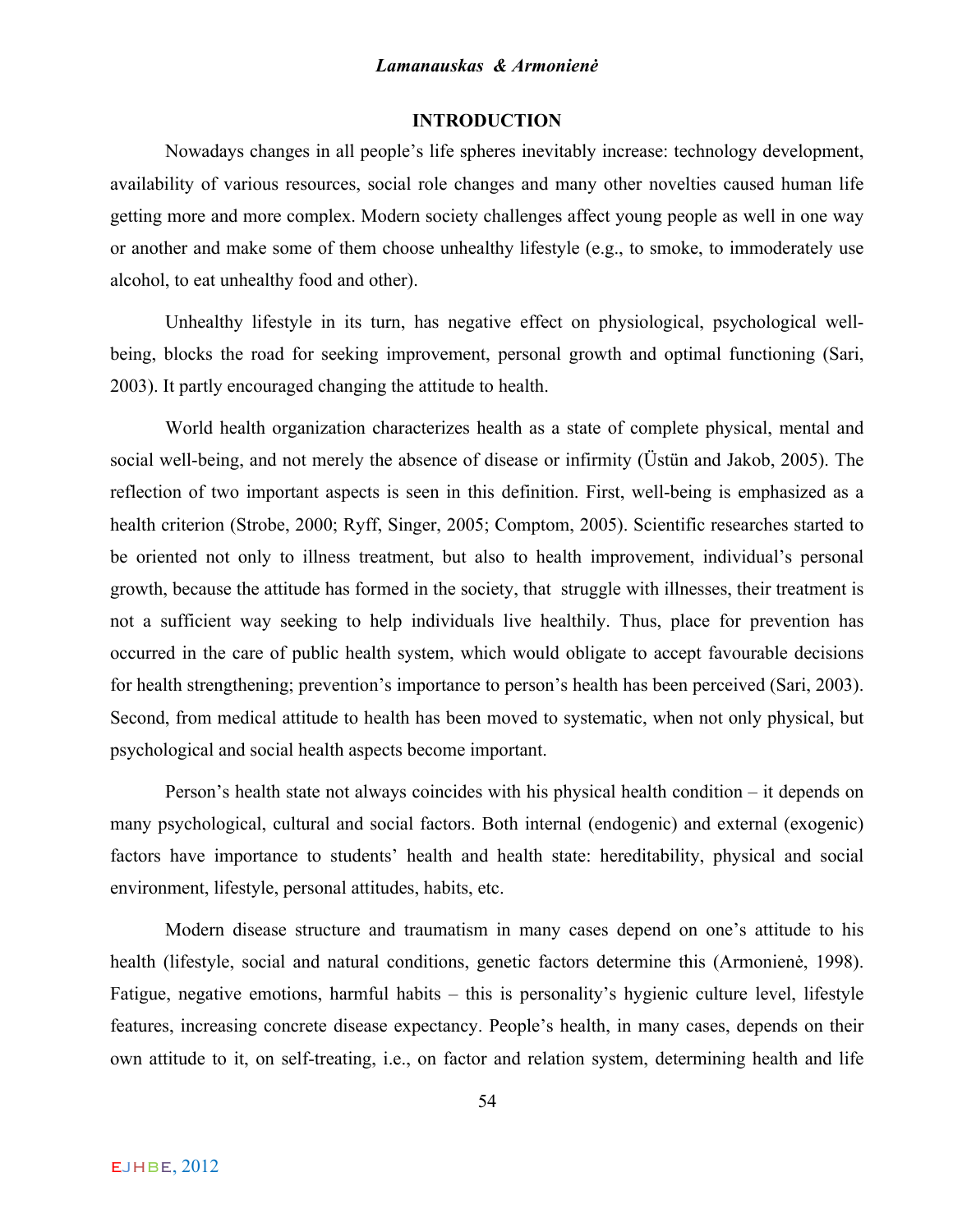expectancy. Individual health and individual expectancy is in mind here. Self-treatment activity can be positive, taking care of and strengthening health and negative - "sacrificing" health as a value to other purposes.

Therefore, on the equal social, economic, demographic and physiologic conditions, essential disease and life expectancy differences are possible, which are further affected by various selftreatment types.

In the Lithuania State education strategy 2003-2012 regularity (http://www.smm.lt/ teisine baze/docs/nutarimai/2005-01-24-82.htm) implementation programme, it has been foreseen to form conditions for a student to preserve and strengthen health, to assure constant care of his health, to balance and conform to health requirements students' learning loads. Implementing strategy regularities, it is important to evaluate Lithuanian students' health state and change tendencies, physical activity and healthy lifestyle implementation conditions in education institutions.

Referring to researches carried out in 2006 by Lithuanian Education and Science Ministry (http://www.smm.lt/svietimo\_bukle/docs/tyrimai/11\_12\_moks\_sveik.pdf), from 1990 the number of students, having eyesight, carriage, digestion disorders, nerve and sense organ illnesses, has grown up. Estimating health strengthening possibilities, positive changes have been stated on the questions regarding students' information addiction, sexually spreading infections, sexual puberty period changes, however, youth's knowledge on physical activity, healthy lifestyle, mental work hygiene, stress management questions, is not sufficient. Healthy lifestyle problem is, obviously, multi-aspect. In 2008, Lithuanian consumer institute made researches (http://www.vartotojai.lt/index.php?id=172), by which it was sought to ascertain researchers' attitude to nutrition. The research showed that differences occurred in boys and girls' attitudes to possible reasons of unhealthy nutrition. Most of the boys (11%) think that the main reason of unhealthy nutrition can be unawareness of unhealthy nutrition consequences, whereas most of the girls (12%) indicate time shortage (LCI news..., 2008). Quite a big part of Lithuanian students rarely eat healthy food. It has been stated by researches, that 44% of the students eat sweets every day, 23% - other sweet things (Stankevičienė, 2003).

Besides, having changed of the attitude to health, scientists started to be interested in sex, age and other differences, in order to sufficiently recognize the strongest sides of the individuals, to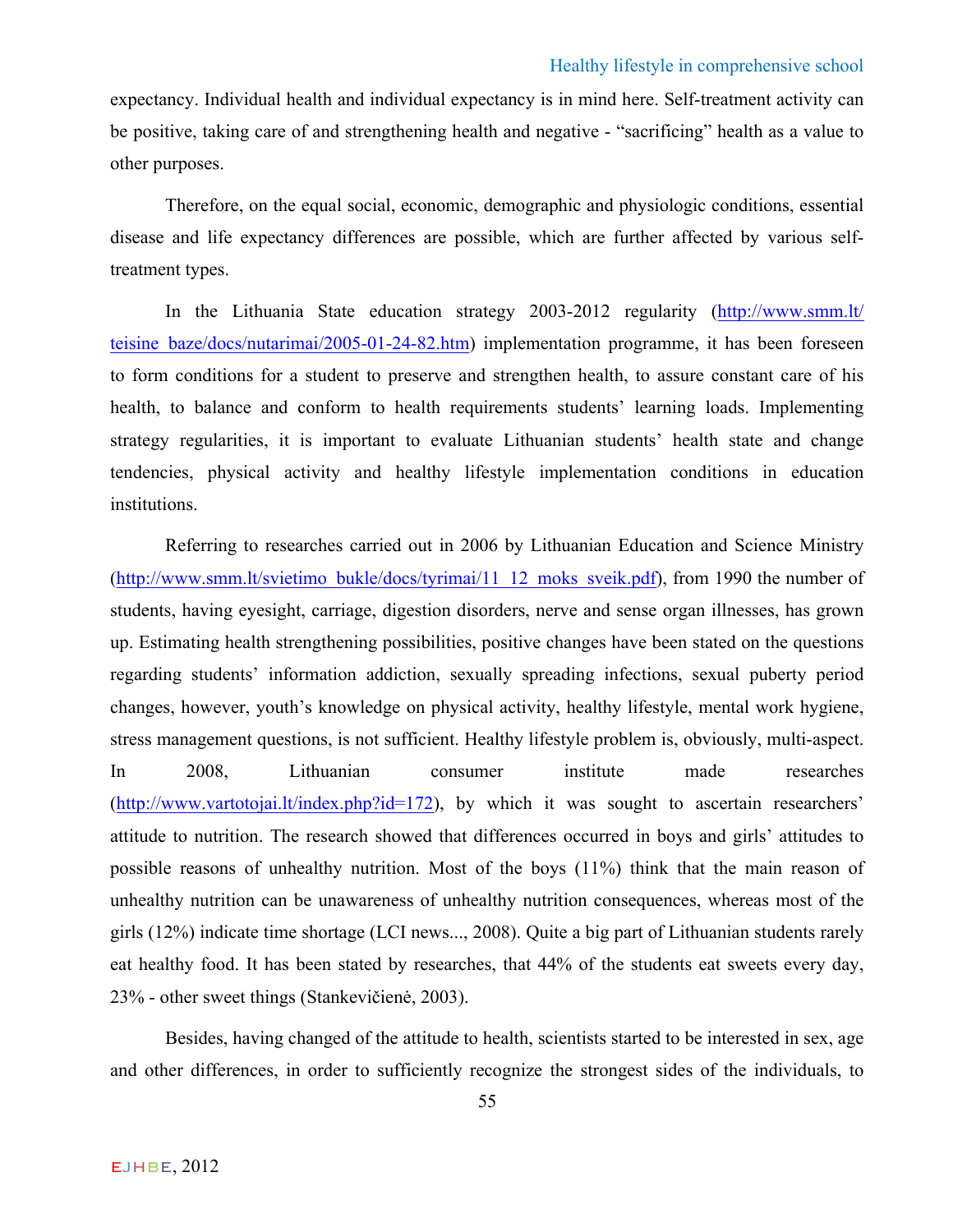notice the most frequent problems, adaptability possibilities and to evaluate available potential, necessary for personal growth and positive changes (Sari, 2003). Nevertheless, such interest is encouraged not so much by a changed attitude to health, but more by essential links between various healthy lifestyle, environment, education and other components. Researches, carried out at a different time, in different countries confirm, that such components as nutrition, physical activity, overweight, self-valuation, good learning achievements, health, image, self-confidence, behaviour and other, are closely interrelated and condition each other (Cavadini, Decarli, Grin *et al*, 2000; Kirkcaldy, Shephard, Siefen, 2002; Patrick, Norman, Calfas *et al*, 2004).

Constant growth of bad habits, spread of unbalanced nutrition, hypodynamy and unsafe treatment, non-observance of work and rest regimen, going through stress situations, negatively influence society's (and especially youth's) health (Gaižauskienė, Stankuvienė, Petrauskienė, Kevalas, 2006). Scientists are looking for the most suitable solution to lessen the risk factors, related with lifestyle. Positive psychology supporters pay great attention to person's inner recourses, which could induce to practise healthy lifestyle and could improve subjective evaluation of one's health (Smith, Young, Lee, 2004; Comptom, 2005). One of the inner recourses is considered psychological hardiness (Bartone, Roland, Picano, Williams, 2008). The other authors emphasize, that the influence of hardiness is indirect; it reveals itself through stress regulation, and hard people react more favourably to stressful situations, so reaction caused by stress becomes more favourable to health (Wiebe, McCollum, 1986).Literature analysis showed, that investigating lifestyle peculiarities between sexes, it is difficult to say, who (women or men) live healthier; sometimes scientists tend to valuate women lifestyle more favourably (that it is healthier than men) (Sari, 2003).

Speaking about lifestyle differences related with age, lifestyle is getting better going to senior age stages (Monk *et al*, 2006; Zakotnik, 2002). Worse health valuation is characteristic to adolescence period, in comparison with senior age periods (Vingilis, Wade and Seeley, 2002), however, all the same, the tendency dominates, that with the age subjective health valuation of both sexes is getting worse.

It is obvious, that healthy lifestyle problem remains urgent. Especially important are youth's healthy lifestyle investigations on different aspects.

**Research object** – students' attitude to healthy lifestyle and healthy lifestyle conception.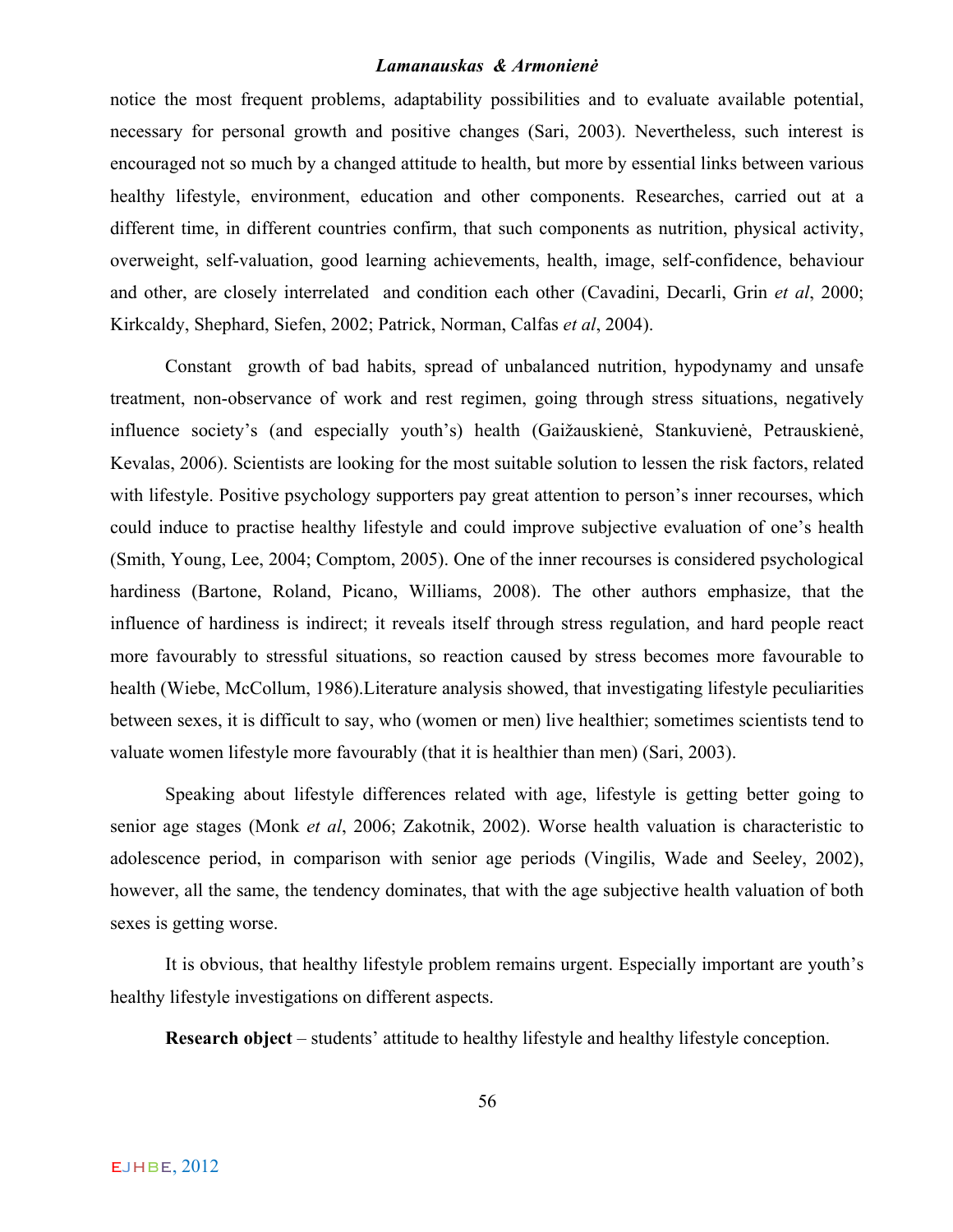**Research aim** – to investigate Lithuanian comprehensive school upper school students' opinions about healthy lifestyle. Such questions are sought to be answered:

- How do students value healthy lifestyle's importance and necessity?
- Are students interested in healthy lifestyle, in general?
- Do students practise healthy lifestyle?
- How do students, in general, value healthy lifestyle?

# **RESEARCH METHODOLOGY**

## **General Research Characteristics**

The research *"Healthy lifestyle through students' eyes"* is based on positivistic – quantitative attitude. The authors hold the position, that measuring causal relationship between two variables is very important. The respondents' opinions and positions about an investigated object undoubtedly help to reveal deep links between variables. The research was carried out between January-February, 2011. Only results, related with healthy lifestyle problems, are presented in this article. The initial results, related with students' physical activity problems, were published earlier (Lamanauskas, Armonienė, 2011).

## **Instrument**

The authors' prepared questionnaire, formed from open and closed questions, was used in the research (Lamanauskas, Armonienė, 2011). The respondents were asked to evaluate the factors, mostly determining pupils' deteriorating health, also to evaluate the essential components, related with healthy lifestyle. One open question, seeking to find out more detailed respondents'positions about healthy lifestyle, was presented in the questionnaire. Also, 15 statements about healthy lifestyle were presented in the questionnaire and the respondents were asked to evaluate them (ranking scale was applied: agree, partly agree, do not agree). Questions about common attitude to healthy lifestyle and also questions about physical activity and other were presented. The questionnaire also included a demographical part (The respondents' sex, grade).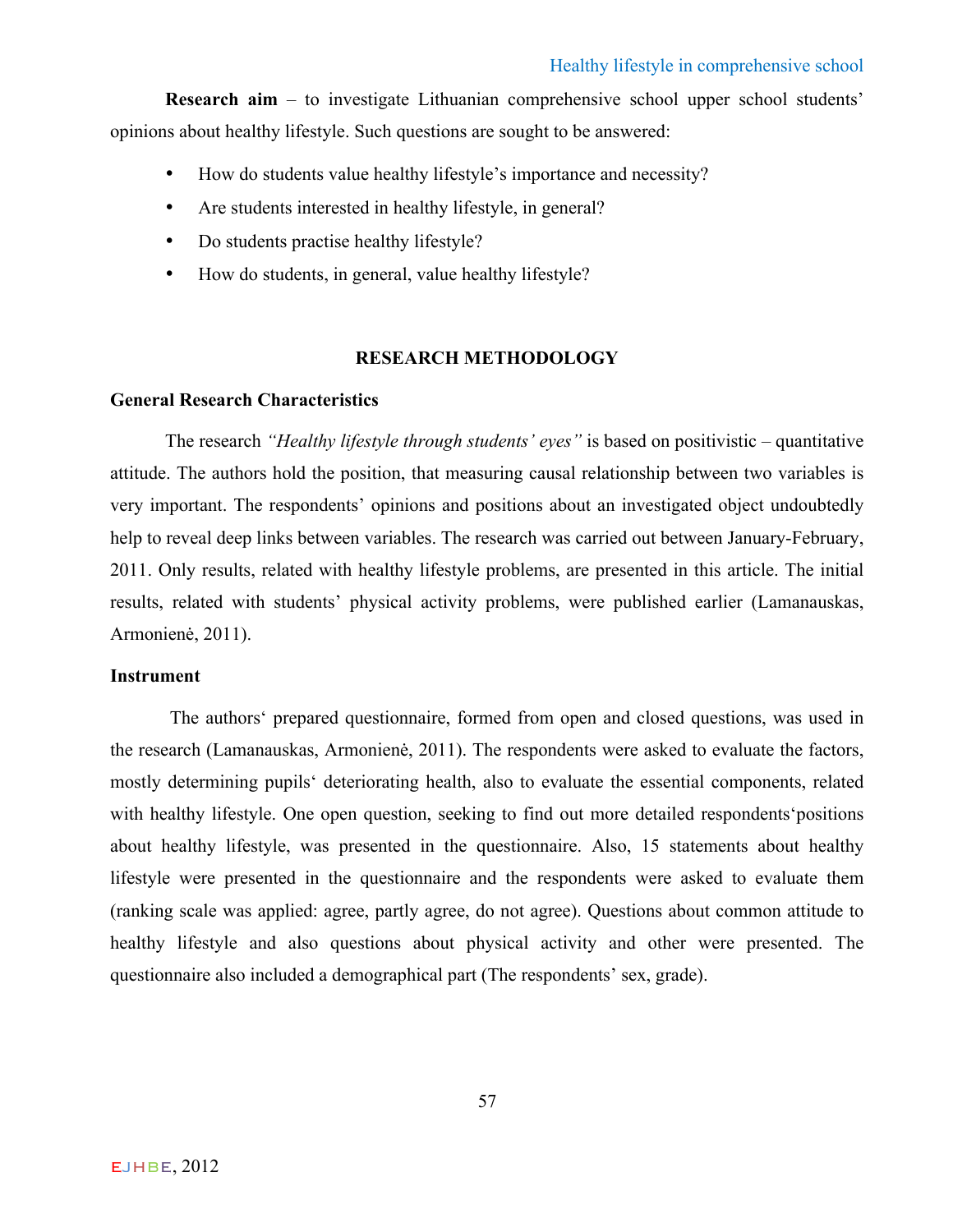# **Research Sample**

9 - 12 grade students of Lithuanian comprehensive schools participated in the research. On the whole, 1150 questionnaires were acknowledged acceptable. Distribution of respondents according to grades and sex is presented in table 1.

| Grade        |           | <b>Sex</b> |            |  |  |
|--------------|-----------|------------|------------|--|--|
|              | Female    | Male       |            |  |  |
| The ninth    | 176/26.3  | 158/26.5   | 334/26.4   |  |  |
| The tenth    | 163/24.4  | 173/29.0   | 336/26.6   |  |  |
| The eleventh | 139/20.8  | 152/25.5   | 291/23.0   |  |  |
| The twelfth  | 191/28.6  | 113/19.0   | 304/24.0   |  |  |
|              | 669/100.0 | 458/100.0  | 1256/100.0 |  |  |

**Table 1. Information about the respondents (N/%).**

The participants of the research according to their geographical position were distributed as follows: Biržai (101, one school), Kupiškis (114, one school), Skuodas (96, one school), Kelmė (78, one school), Prienai (121, one school), Kėdainiai (98, one school), Vilnius district (84, one school), Ukmergė (96, one school), Kaunas (102, one school), Vilnius (276, three schools), Šiauliai (90, two schools). Thus, respondents from 14 Lithuanian comprehensive schools participated in the research. Sampling was structured applying a consecutive 'bunch' system. Research sample is considered sufficiently representative.

# **Statistical and Qualitative Data Analysis**

In order to analyse research data, measures of descriptive statistics are applied (absolute and relative frequencies). To identify differences between variables, non parametric chi-square  $(\chi^2)$ criterion is applied. To establish links between variables correlation analysis was used (Spearmen rank correlation coefficient ρ rho). A 15 statement analysis about healthy lifestyle has been carried out. Every statement was given the calculated popularity/significance index  $(0 \leq PISI \leq 1)$ . The closer is PI/SI value to 1, the more important, more significant is the statement to the respondent, or respondent better approves of it. Also a 15 statement factor analysis about healthy lifestyle was carried out applying the main component method and Varimax rotation with Kaiser Normalization. The main aim of the factor analysis is to reduce the number of variables. The number of factors was established on the basis of Kaiser Criterion, i.e., those factors are analysed which Eigen values are equal or bigger than 1. Data obtained on the basis of sample absolutely suit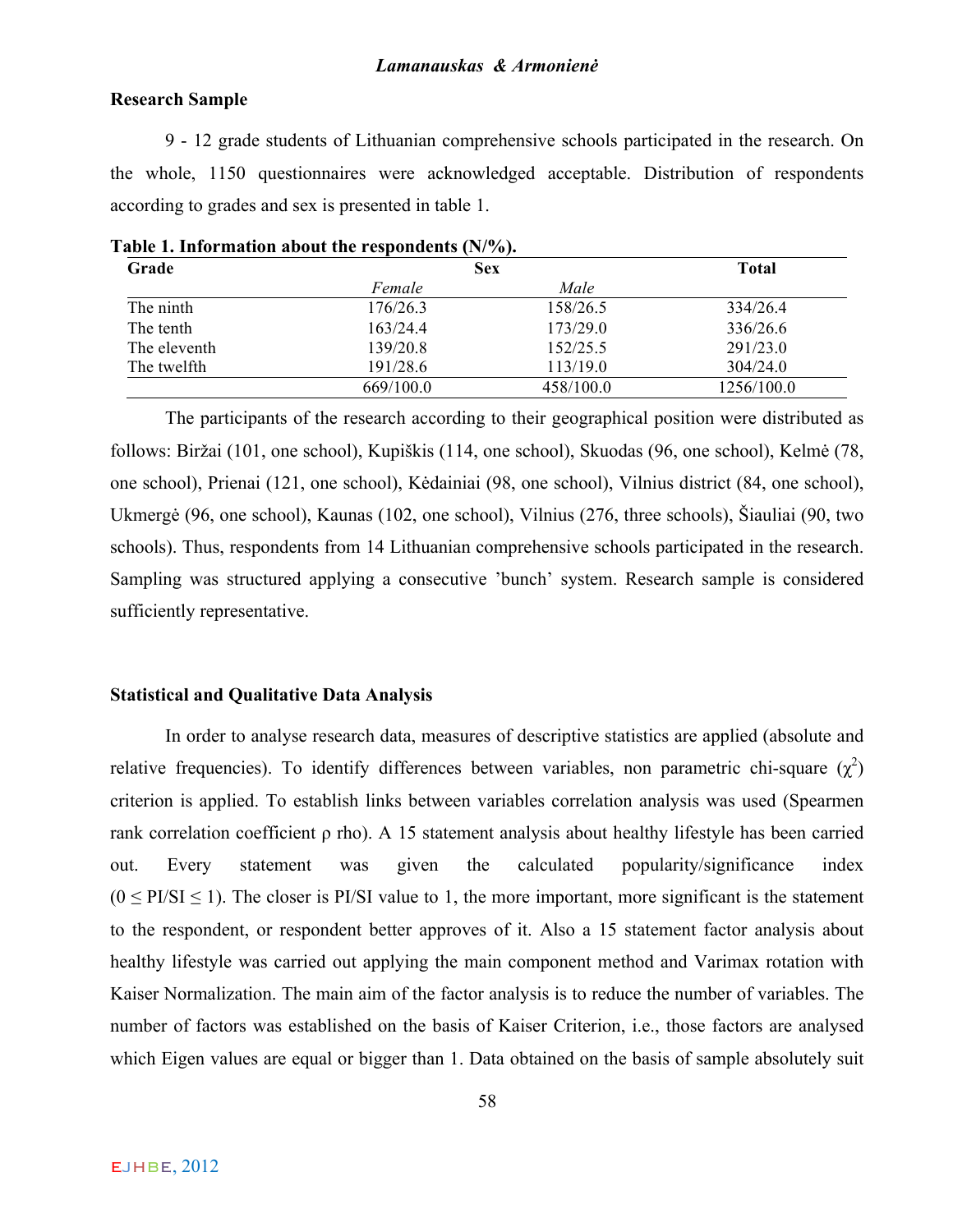for carrying out factor analysis. Two methods were applied in order to evaluate whether the data set was appropriate for the factor analysis: Bartlett`s Test of Sphericity and Kaiser-Meyer-Olkin (KMO) test. Sample suitability for factor analysis results will be presented in Table 2.

| TWOTA WITHOUT THE TANK ALONE OF TANK I AN WILLOW |                                |          |
|--------------------------------------------------|--------------------------------|----------|
| Kaiser-Meyer-Olkin (KMO) test                    |                                | 0.923    |
| Bartlett's Test of Sphericity                    | <i>Chi</i> - square $(\chi^2)$ | 6099.999 |
|                                                  | df                             | 105      |
|                                                  |                                | 0.000    |

**Table 2. KMO ir Bartlett's Test results.**

Table 2 indicates that all values are quite high (Rivera, Ganaden, 2001; Nasledov, 2005). Bartlett's Test of Sphericity test shows that the data correlation matrix is not equal to 1 and that data are correlated, therefore they are suitable for factor analysis. Kaiser-Meyer-Olkin (KMO) test proves that factor analysis suits for the data  $(KMO = 0.923)$ .

To set the differences between the variables Student criterion applicable for two independent samples was used, also One-way Anova analysis was carried out.

The obtained data using an open question have been analysed qualitatively. Content analysis of the respondents' presented recommendations was carried out. Methodological attitude is taken into consideration, that content analysis helps to reveal and understand reality. Multiple reading and analysis of the presented recommendations is used, later sub-categories are excluded, which afterwards are joined into bigger semantic units – categories. Category interpretation was carried out. The SSPS statistics batch is used as an instrument for data processing.

# **RESEARCH RESULTS**

# **General Research Results**

It is important, what the respondents' opinion is about healthy lifestyle in general. The results are presented in table 3.

| Lable 3. Healthy lifestyle importance and necessity evaluation (N/%). |           |            |            |  |  |  |
|-----------------------------------------------------------------------|-----------|------------|------------|--|--|--|
| Evaluation                                                            |           | <b>Sex</b> |            |  |  |  |
|                                                                       | Female    | Male       |            |  |  |  |
| Yes, important                                                        | 592/88.5  | 461/77.3   | 1053/83.2  |  |  |  |
| Partly important                                                      | 64/9.6    | 108/18.1   | 172/13.6   |  |  |  |
| Unimportant                                                           | 13/1.9    | 27/4.5     | 40/3.2     |  |  |  |
| Total                                                                 | 669/100.0 | 596/100.0  | 1265/100.0 |  |  |  |

| Table 3. Healthy lifestyle importance and necessity evaluation (N/%). |  |  |
|-----------------------------------------------------------------------|--|--|
|-----------------------------------------------------------------------|--|--|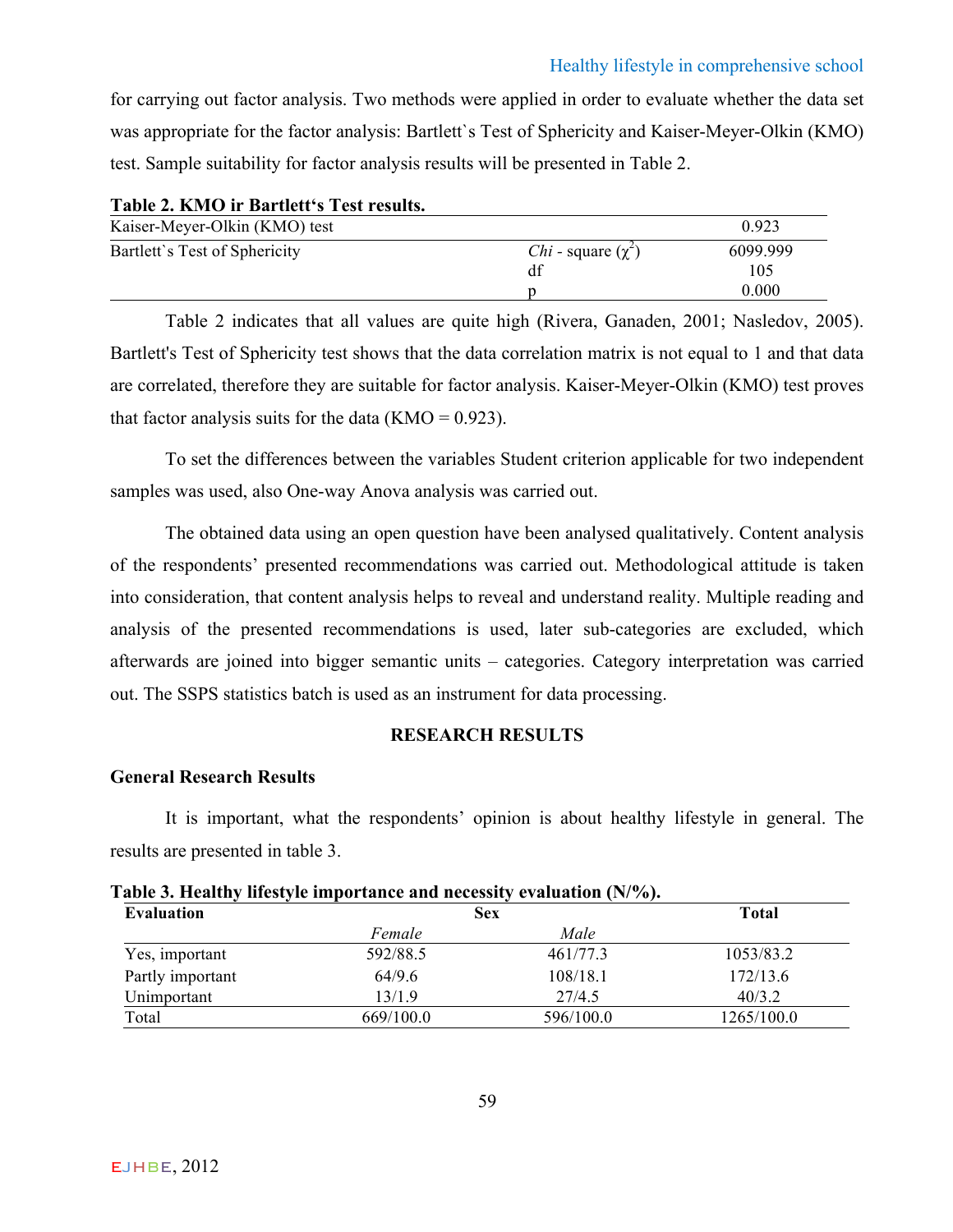In table 3 can be seen, that the majority of the respondents think, that healthy lifestyle is important and necessary (83.2%). In fact, only a small part of the respondents (3.2%) think, that this is not important. Analysing boys and girls' evaluations on this question can be seen, that statistically significant differences exist according to the sex. Healthy lifestyle is more important for girls than for boys ( $\chi^2$  = 28.33, df = 2, p = 0.000).

Having analysed, how different grade respondents value the importance of healthy lifestyle, the obtained results are presented in table 4.

| Table 4. Healthy lifestyle importance and necessity evaluation depending on the grade $(N\%)$<br><b>Evaluation</b> |           | <b>Total</b> |              |             |            |
|--------------------------------------------------------------------------------------------------------------------|-----------|--------------|--------------|-------------|------------|
|                                                                                                                    | The ninth | The tenth    | The eleventh | The twelfth |            |
| Yes, important                                                                                                     | 286/85.6  | 275/81.8     | 232/79.7     | 260/85.5    | 1053/83.2  |
| Partly important                                                                                                   | 43/12.9   | 51/15 2      | $44/15$ 1    | 34/112      | 172/13.6   |
| Unimportant                                                                                                        | 5/1.5     | 10/3.0       | 15/5.2       | 10/3.3      | 40/3.2     |
| Total                                                                                                              | 334/100.0 | 336/100.0    | 291/100.0    | 304/100.0   | 1265/100.0 |

Table 4 shows that healthy lifestyle is important for the majority of all grade students. Statistically significant differences are not fixed ( $\chi^2$  = 10.11, df = 6, p = 0.120).

It was interesting to know whether the respondents themselves practise healthy lifestyle.The results are presented in table 5.

|                        |            | $\overline{\phantom{a}}$ |              |
|------------------------|------------|--------------------------|--------------|
| <b>Evaluation</b>      | <b>Sex</b> |                          | <b>Total</b> |
|                        | Female     | Male                     |              |
| Yes, I care about this | 163/24.4   | 195/32.7                 | 358/28.3     |
| Partly care            | 467/69.8   | 340/57.0                 | 807/63.8     |
| I don't care           | 39/5.8     | 61/10.2                  | 100/7.9      |
| Total                  | 669/100.0  | 596/100.0                | 1265/100.0   |

**Table 5. Healthy lifestyle practising according to the sex (N/%).**

In table 5, one can observe that more boys  $(32.7%)$  than girls  $(24.4%)$  practise healthy lifestyle. Such difference is statistically significant ( $\chi^2$  = 23.55, df = 2, p = 0.000). It is paradoxical, that the majority of the respondents think, that healthy lifestyle is important and necessary (table 3), but approximately one third of all the respondents practise such lifestyle (table 5).

It has been analyzed, how healthy lifestyle is practiced depending on the respondents' grade.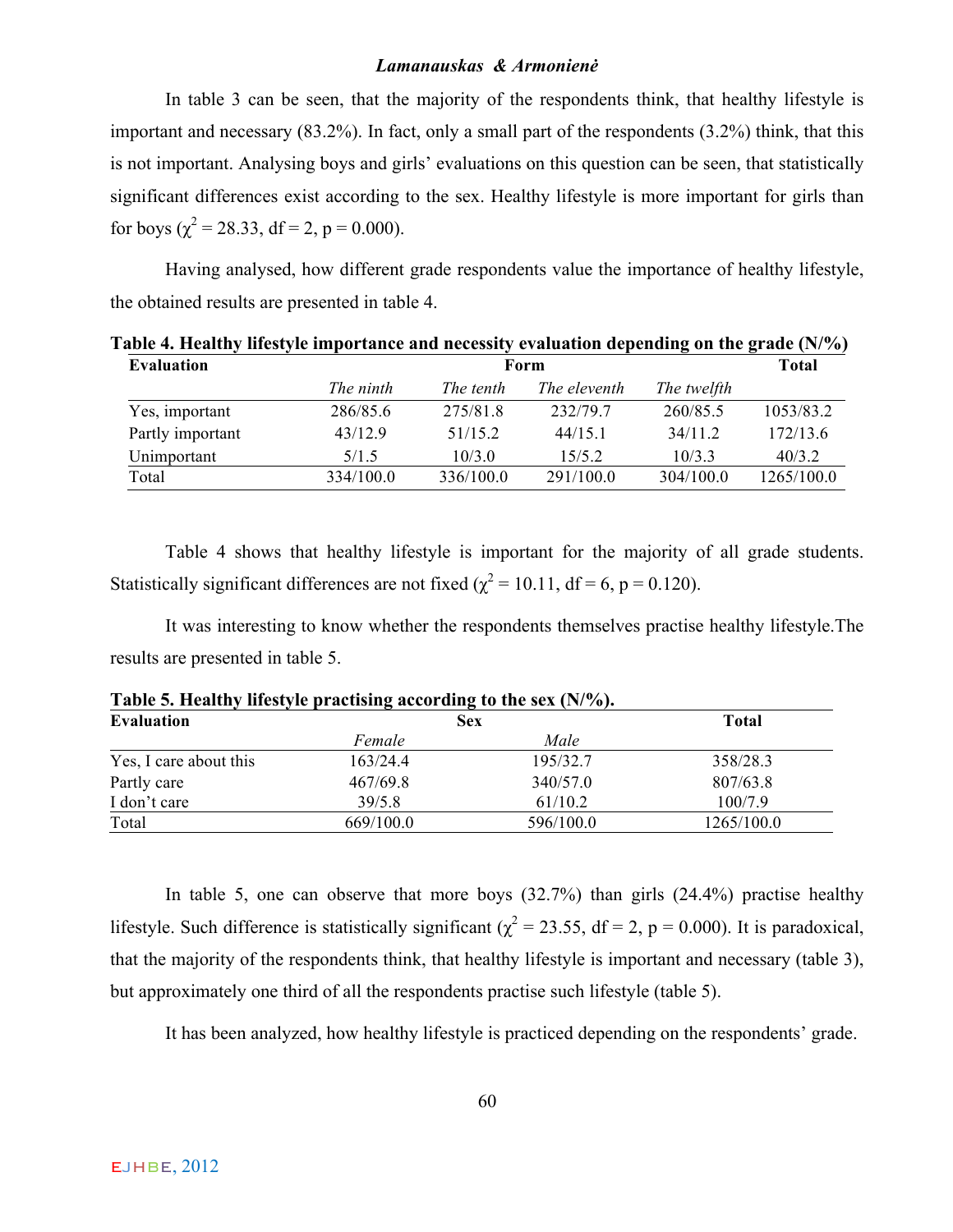| <b>Evaluation</b>      |           | Grade     |              |             |            |  |  |  |
|------------------------|-----------|-----------|--------------|-------------|------------|--|--|--|
|                        | The ninth | The tenth | The eleventh | The twelfth |            |  |  |  |
| Yes, I care about this | 123/36.8  | 91/27.1   | 74/25.4      | 70/23.0     | 358/28.3   |  |  |  |
| Partly care            | 195/58.4  | 221/65.8  | 187/64.3     | 204/67.1    | 807/63.8   |  |  |  |
| I don't care           | 16/4.8    | 24/71     | 30/10.3      | 30/9.9      | 100/7.9    |  |  |  |
| Total                  | 334/100.0 | 336/100.0 | 291/100.0    | 304/100.0   | 1265/100.0 |  |  |  |

**Table 6. Healthy lifestyle practising according to the grade (N/%).**

In table 6, one can observe, that younger students practice healthy lifestyle more than senior ones. 36.8% of the 9<sup>th</sup> graders and only 23.0% of the  $12<sup>th</sup>$  grade students practice healthy lifestyle. The differences are statistically significant ( $\chi^2$  = 22.81, df = 6, p = 0.001). This can be related with bigger upper school students' occupation, bigger learning load.

Having analysed the respondents' position in terms of health evaluation, it has been stated, that more than half of them value health as good (table 7).

| <b>Evaluation level</b> |           | <b>Sex</b> |            |
|-------------------------|-----------|------------|------------|
|                         | Female    | Male       | Total      |
| Good                    | 331/49.5  | 362/60.7   | 693/54.8   |
| Satisfactory            | 320/47.8  | 204/34.2   | 524/41.4   |
| Poor                    | 18/2.7    | 30/5.0     | 48/3.8     |
| Total                   | 669/100.0 | 596/100.0  | 1265/100.0 |

**Table 7. Health evaluation (N/%).**

As table 7 indicates, almost half of the respondents value their personal health as satisfactory. It can be noticed, that girls value their health worse than boys do. Such difference is statistically significant ( $\chi^2$  = 25.94, df = 2, p < 0.000). Boys usually accentuate physical health aspects more, while doing sports they get physical traumas more often, as a result, they apply for medical help more often, girls emphasize psychological health aspects more. Subjective health evaluations differ depending on the respondents' age. Subjectively expressed health complaints are growing with an age. Evaluating differences between grades, statistically significant differences are not fixed.

The other important aspect is health examination frequency. One can think, that these respondents, for whom health is very important, have health examination more often than those, who don't give much importance to their health. The results are presented in table 8.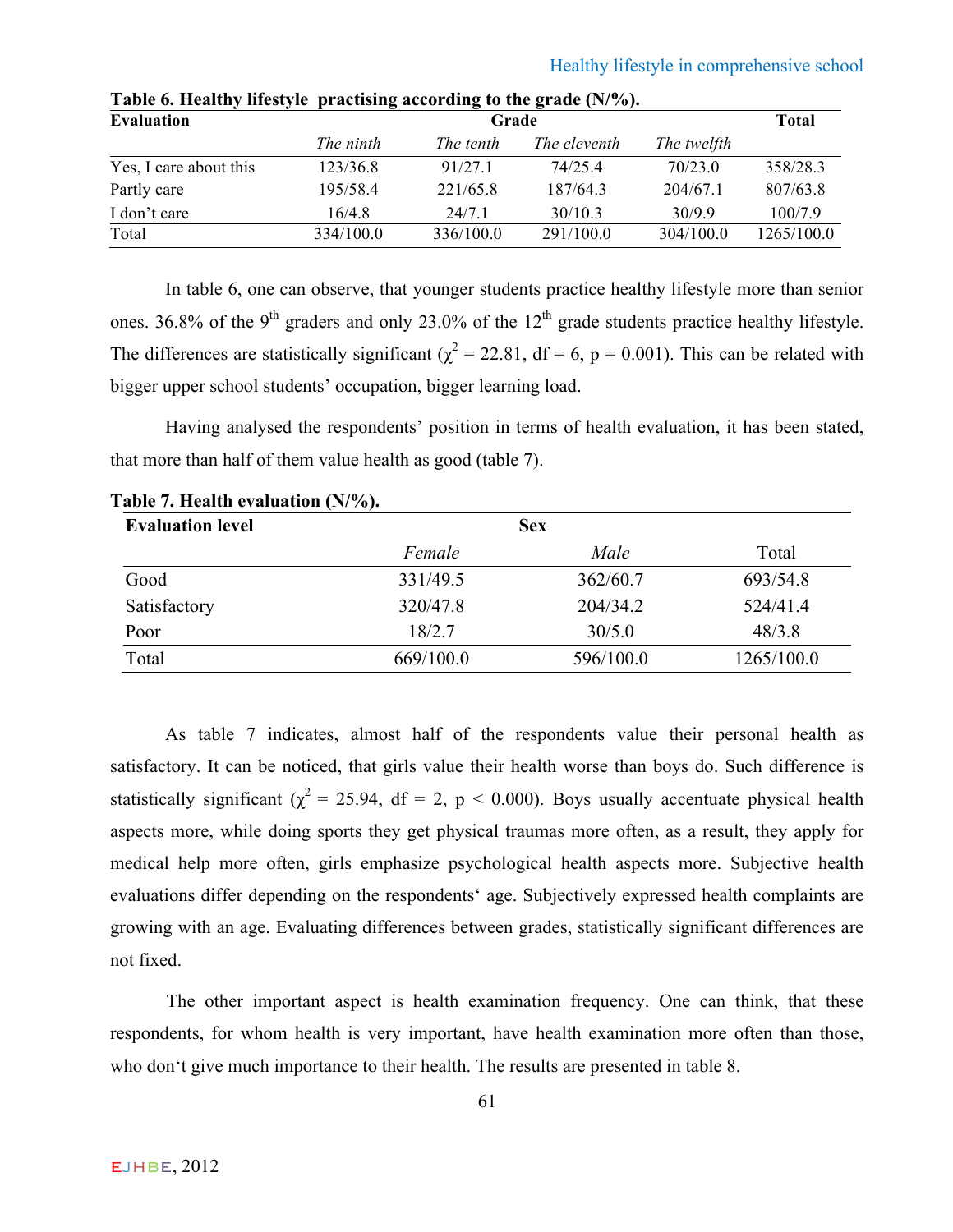| <b>Sex</b> |                                                                                                         |                                                       |
|------------|---------------------------------------------------------------------------------------------------------|-------------------------------------------------------|
|            |                                                                                                         | Total                                                 |
|            |                                                                                                         | 265/20.9                                              |
|            |                                                                                                         | 547/43.2                                              |
|            |                                                                                                         | 453/35.8                                              |
|            |                                                                                                         | 1265/100.0                                            |
|            | Table 6. Health examination Hequency (1977).<br>Female<br>116/17.3<br>299/44.7<br>254/38.0<br>669/100.0 | Male<br>149/25.0<br>248/41.6<br>199/33.4<br>596/100.0 |

**Table 8. Health examination frequency (N/%).**

In table 8 one can observe, that almost half of the respondents have health examination once a year. More than one third of the respondents care about their health only after they fall ill. One can notice, that boys have health check up more often than girls. Such difference is statistically significant ( $\chi^2$  = 11.36, df = 2, p < 0.003). This can be explained by not a small part of the respondents attending trainings of different sport branches, participating in matches, competitions, therefore it is neccessary to get doctor's permission and it urgent to have health check up once half a year. Physically active people and going intensively in for sports, take care of their appearance, try to lessen their shortcomings (existing and imaginary) by physical exercises.

Statements about healthy lifestyle have been analysed. 15 statements were presented for the respondents to evaluate.The results are presented in table 9.

In table 9 one can see, that significance indexes of 14 statements are less than 0.5. This shows a very poor situation in comprehensive schools. During the lessons practically no attention is paid to healthy lifestyle questions, teachers, actually, are not interested in students activity and rest regimen and do not help them plan daily schedule. Students don't get enough information on these questions at school, healthiness events are also very rare. Analysing every statement in terms of the respondents' sex, statistically significant differences have been noticed only in case of two from 15 statements (9 and 15). More boys (50.7% agree/partly agree) than girls (46.4% agree/partly agree) think, that healthy lifestyle is positively affected by TV advertisements. Such differences are statistically significant ( $\chi^2$  = 8.30, df = 2, p = 0.016). Also,boys are more positive than girls in respect of 9statement. Statistically significantly more boys (12.2%) than girls (7.3%) agree, that teachers properly ration upper school students' homework amounts and co-ordinate this with the other teachers ( $\chi^2 = 12.38$ , df = 2, p = 0.002).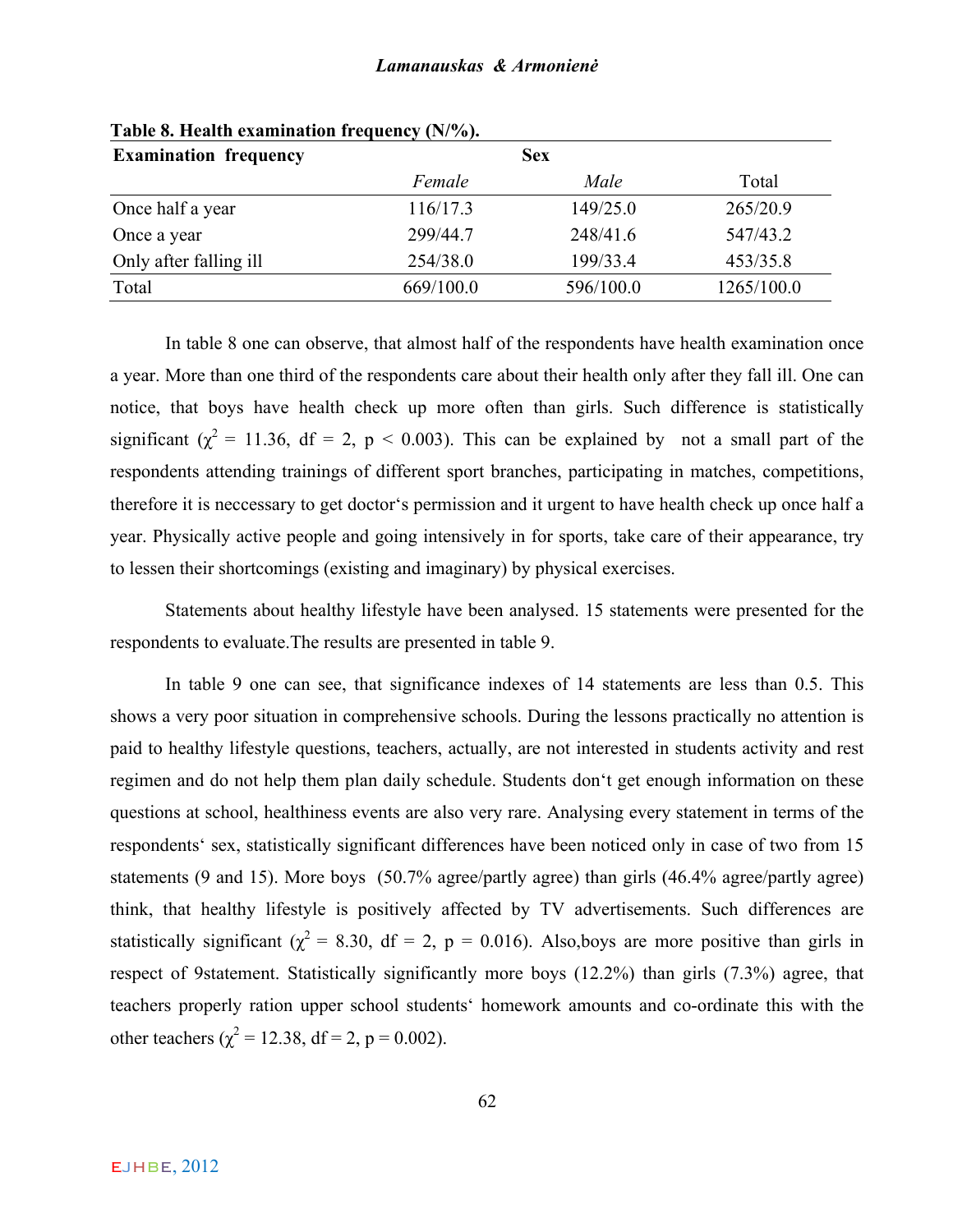| No  | radic 2. Statements -about healthy mestyle evaluation $(19/70)\beta$ r $(19/70)$<br><b>Statements</b>                                          | Agree    | <b>Partly</b> | Don't    | <b>SI</b> | <b>SD</b> |
|-----|------------------------------------------------------------------------------------------------------------------------------------------------|----------|---------------|----------|-----------|-----------|
|     |                                                                                                                                                |          | agree         | agree    |           |           |
| 7.  | sanitary-hygienic<br>good<br>There<br>are<br>conditions at school: ventilation, room<br>cleaning, microclimate, lighting                       | 422/33.4 | 554/43.8      | 289/22.8 | 0.55      | 0.37      |
| 6.  | School forms conditions for students to<br>cognize their physical and<br>mental<br>powers                                                      | 301/23.8 | 617/48.8      | 347/27.4 | 0.48      | 0.35      |
| 5.  | Teachers are able to evaluate students'<br>health condition                                                                                    | 177/14.0 | 566/44.7      | 522/41.3 | 0.36      | 0.34      |
| 11. | Teachers are interested in nutrition<br>questions at school                                                                                    | 160/12.6 | 512/40.5      | 593/46.9 | 0.32      | 0.34      |
| 15. | Students' healthy lifestyle is positively<br>affected by TV advertisements                                                                     | 152/12.0 | 460/36.4      | 653/51.6 | 0.30      | 0.34      |
| 2.  | Teachers<br>help to understand<br>the<br>advantages of healthy lifestyle                                                                       | 188/14.9 | 627/49.6      | 450/35.6 | 0.39      | 0.33      |
| 9.  | Teachers properly ration upper school<br>students' homework amount and co-<br>ordinate it with the other teachers<br>working in the same class | 122/9.6  | 410/32.4      | 733/57.9 | 0.25      | 0.33      |
| 10. | Healthiness events regularly take place<br>at school                                                                                           | 136/10.8 | 509/40.2      | 620/49.0 | 0.30      | 0.33      |
| 14. | I get enough information about healthy<br>lifestyle at school                                                                                  | 162/12.8 | 609/48.1      | 494/39.1 | 0.36      | 0.33      |
| 1.  | Teachers constantly provide knowledge<br>about healthy lifestyle                                                                               | 165/13.0 | 659/52.1      | 441/34.9 | 0.39      | 0.32      |
| 13. | Teachers responsibly<br>and<br>in<br>an<br>interesting way discuss with students<br>their preparation for family life and<br>sexual questions  | 108/8.5  | 458/36.2      | 699/55.3 | 0.26      | 0.32      |
| 3.  | A special attention is paid to healthy<br>lifestyle propagation at shool                                                                       | 99/7.8   | 534/42.2      | 632/50.0 | 0.28      | 0.31      |
| 4.  | Teachers show example propagating<br>healthy lifestyle                                                                                         | 101/8.0  | 485/38.3      | 679/53.7 | 0.27      | 0.31      |
| 12. | During the lessons healthy lifestyle is<br>being spoken about                                                                                  | 99/7.8   | 485/38.3      | 681/53.8 | 0.27      | 0.31      |
| 8.  | Teachers help the students to properly<br>plan daily schedule (activities and rest<br>regimen)                                                 | 69/5.5   | 304/24.0      | 892/70.5 | 0.17      | 0.29      |

**Table 9. Statements' about healthy lifestyle evaluation (N/%/SI/SD).**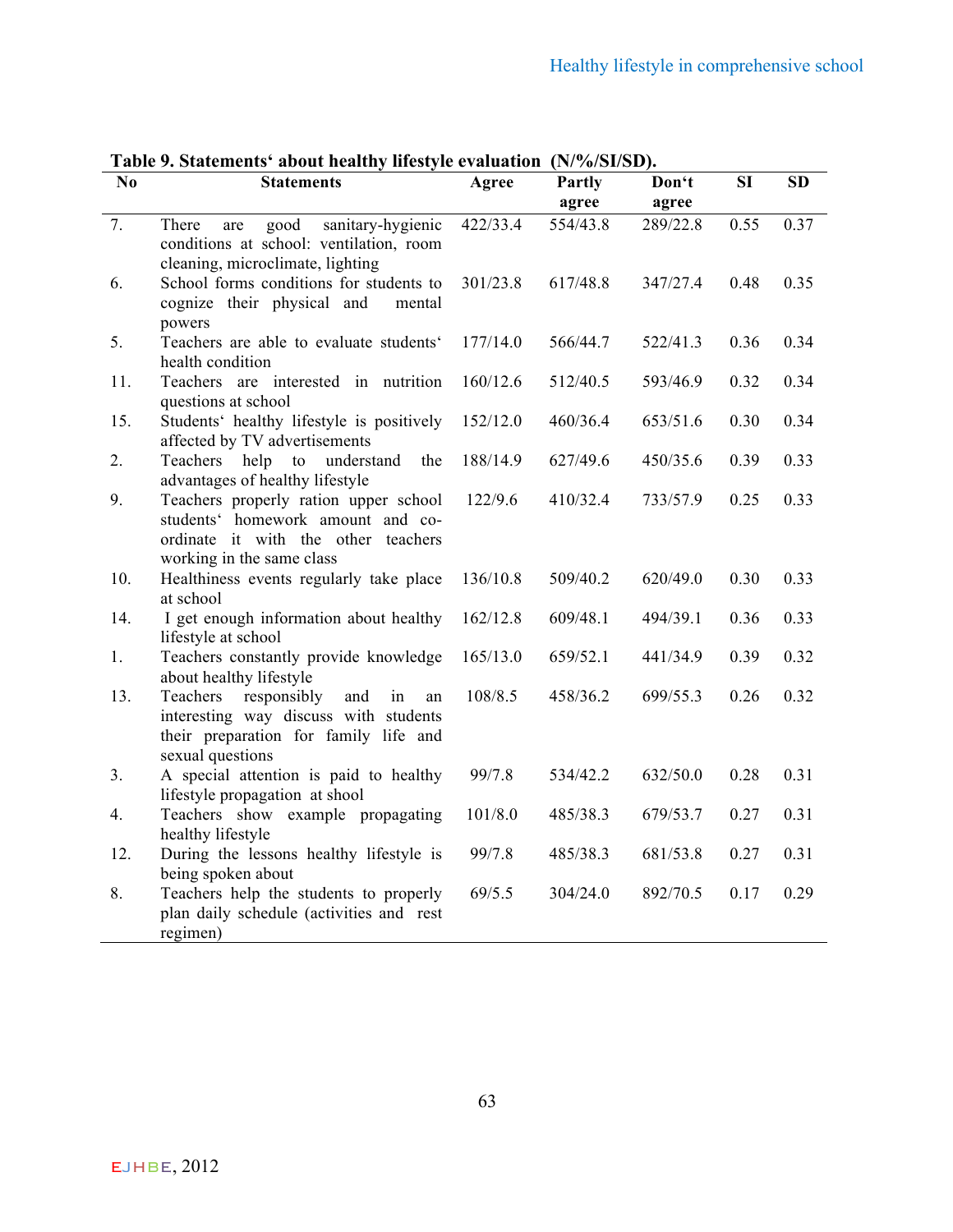# **Factor Analysis Results**

15 statements' about healthy lifestyle factor analysis was carried out. The factors were extracted evaluating real values (Eigen Value Statistics). All three factors accounts for 52.94% of variance (Table 10).

|                | <b>Initial</b><br>Eigen<br>values |                    |                             |       | <b>Squared Loadings</b> | <b>Extraction Sums of</b>   |       | Loadings         | <b>Rotation Sums of Squared</b> |
|----------------|-----------------------------------|--------------------|-----------------------------|-------|-------------------------|-----------------------------|-------|------------------|---------------------------------|
| Component      | Total                             | $%$ of<br>Variance | Cumulative<br>$\frac{0}{0}$ | Total | % of<br>Variance        | Cumulative<br>$\frac{0}{0}$ | Total | % of<br>Variance | Cumulative<br>$\frac{0}{0}$     |
| 1              | 5.703                             | 38.017             | 38.017                      |       | 5.703 38.017            | 38.017                      |       | 3.496 23.304     | 23.304                          |
| $\overline{c}$ | 1.158                             | 7.722              | 45.739                      |       | 1.158 7.722             | 45.739                      |       | 2.410 16.066     | 39.370                          |
| 3              | 1.080                             | 7.198              | 52.937                      |       | 1.080 7.198             | 52.937                      |       | 2.035 13.567     | 52.937                          |
| $\overline{4}$ | 0.861                             | 5.742              | 58.679                      |       |                         |                             |       |                  |                                 |
| 5              | 0.773                             | 5.156              | 63.835                      |       |                         |                             |       |                  |                                 |
| 6              | 0.720                             | 4.797              | 68.632                      |       |                         |                             |       |                  |                                 |
| 7              | 0.675                             | 4.500              | 73.133                      |       |                         |                             |       |                  |                                 |
| 8              | 0.648                             | 4.323              | 77.455                      |       |                         |                             |       |                  |                                 |
| 9              | 0.605                             | 4.032              | 81.487                      |       |                         |                             |       |                  |                                 |
| 10             | 0.562                             | 3.748              | 85.235                      |       |                         |                             |       |                  |                                 |
| 11             | 0.547                             | 3.644              | 88.879                      |       |                         |                             |       |                  |                                 |
| 12             | 0.504                             | 3.357              | 92.236                      |       |                         |                             |       |                  |                                 |
| 13             | 0.446                             | 2.976              | 95.212                      |       |                         |                             |       |                  |                                 |
| 14             | 0.418                             | 2.788              | 98.000                      |       |                         |                             |       |                  |                                 |
| 15             | 0.300                             | 2.000              | 100.00                      |       |                         |                             |       |                  |                                 |

**Table 10. Total variance of variables.**

In Table 10, three extracted factor loadings after rotation procedure are presented, factor significance indexes are counted as well.

As can be seen in table 11, the third factor's SI is the biggest, though it remains less than 0.5. There are 6 factors under the 1st factor (23.30% of total variance), 6 statements under the 2nd factor (16.06% of total variance), 4 statements under the 3rd factor (13.56% of total variance).The significance indexes of all extracted factors are small, and this shows, that situation in the healthy lifestyle sphere is not good. The situation is a little better with sanitary-hygienic learning conditions (the third factor), however, it can't be asserted, that there is secure and healthy environment at schools (the 2nd factor).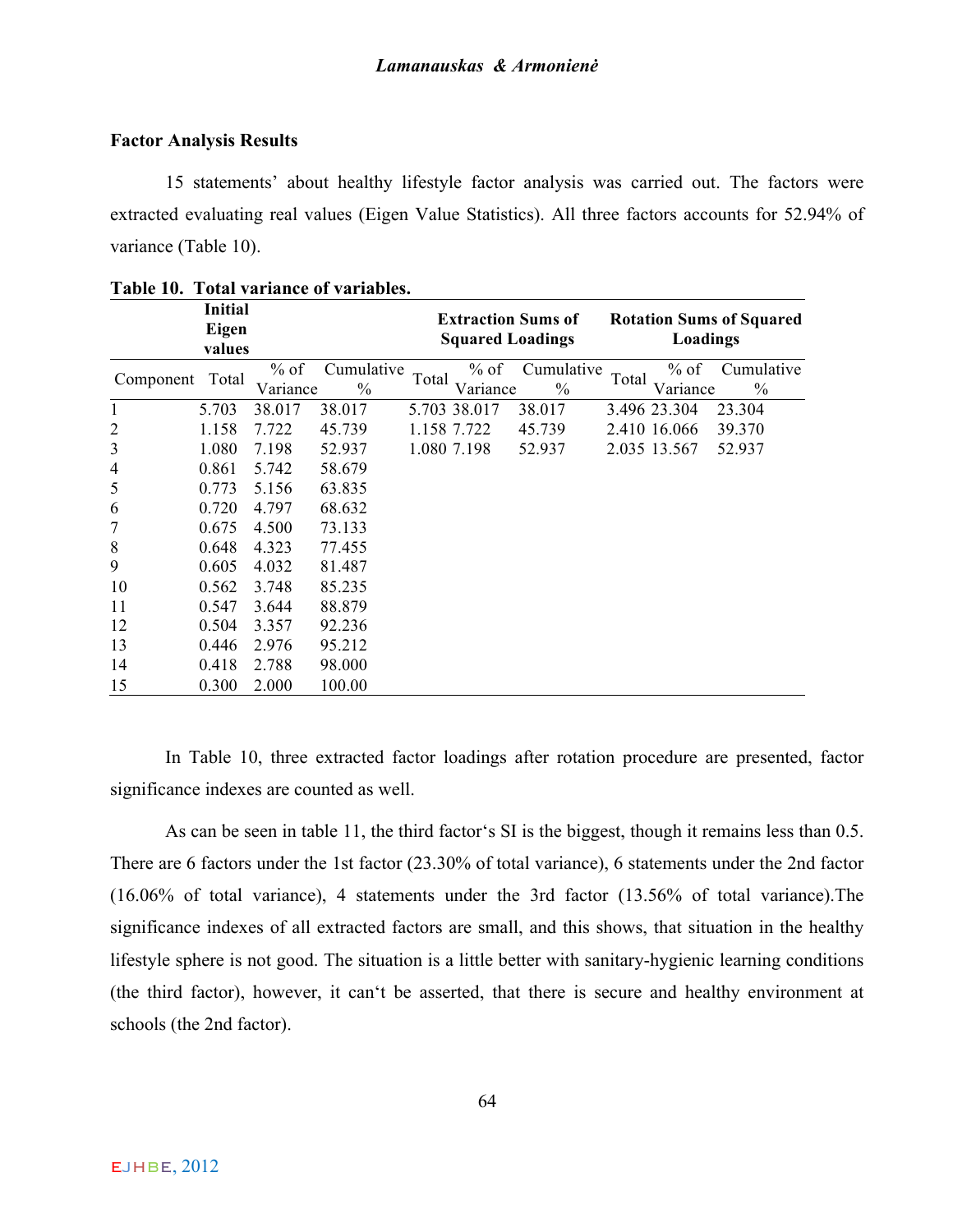|                  | <b>FACTOR1</b><br>Information accumulation (subjective information<br>systematization)                                                     | Factor<br>loadings | Significance<br>index<br>SI and Std.<br><b>Deviation SD</b> |
|------------------|--------------------------------------------------------------------------------------------------------------------------------------------|--------------------|-------------------------------------------------------------|
| 1.               | constantly provide knowledge about healthy<br>Teachers<br>lifestyle                                                                        | 0.83               |                                                             |
| 2.               | Teachers help to understand the advantages of healthy<br>lifestyle                                                                         | 0.83               | $SI=0.33;$                                                  |
| 3.               | A special attention is paid to healthy lifestyle propagation at<br>school                                                                  | 0.67               | $SD = 0.24$                                                 |
| 4.               | Teachers show example propagating healthy lifestyle                                                                                        | 0.61               |                                                             |
| 12.              | During the lessons healthy lifestyle is being spoken about                                                                                 | 0.59               |                                                             |
| 14.              | I get enough information about healthy lifestyle at school                                                                                 | 0.58               |                                                             |
|                  | <b>FACTOR 2</b>                                                                                                                            | Factor             | Significance                                                |
|                  | Secure and healthy environment                                                                                                             | loadings           | index                                                       |
|                  |                                                                                                                                            |                    | SI and SD                                                   |
| 15.              | Students' healthy lifestyle is positively affected by TV<br>advertisements                                                                 | 0.70               |                                                             |
| 8.               | Teachers help the students to properly plan daily schedule<br>(activities and rest regimen)                                                | 0.67               | $SI = 0.26$                                                 |
| 9.               | Teachers properly ration upper school students' homework<br>amount and co-ordinate it with the other teachers working in<br>the same class | 0.58               | $SD = 0.21$                                                 |
| 13.              | Teachers responsibly and in an interesting way discuss with<br>their preparation for family life and sexual<br>students<br>questions       | 0.52               |                                                             |
| 10.              | Healthiness events regularly take place at school                                                                                          | 0.44               |                                                             |
| 12.              | During the lessons healthy lifestyle is being spoken about                                                                                 | 0.40               |                                                             |
|                  | <b>FACTOR 3</b>                                                                                                                            | Factor             | Significance                                                |
|                  | <b>Sanitary-hygienic learning conditions</b>                                                                                               | loadings           | index<br>SI and SD                                          |
| $\overline{7}$ . | There are good sanitary-hygienic conditions at school:<br>ventilation, room cleaning, microclimate, lighting                               | 0.80               | $SI = 0.43$                                                 |
| 6.               | School forms conditions for students to cognize their<br>physical and mental powers                                                        | 0.71               | $SD = 0.25$                                                 |
| 5.               | Teachers are able to evaluate students' health condition                                                                                   | 0.46               |                                                             |
| 11.              | Teachers are interested in nutrition questions at school                                                                                   | 0.43               |                                                             |

# **Table 11. Statements' about healthy lifestyle factor analysis results (SI – significance index, SD – standard deviation).**

# **Table 12. Factor significance indexes according to the grade.**

|          | Grade |      |      |      |      |           |      |      |
|----------|-------|------|------|------|------|-----------|------|------|
|          |       |      | 10   |      |      |           | 12   |      |
|          | SI    |      |      | SD   |      | <b>SD</b> |      |      |
| Factor 1 | 0.39  | 0.25 | 0.36 | 0.25 | 0.27 | 0.23      | 0.27 | 0.21 |
| Factor 2 | 0.30  | 0.21 | 0.30 | 0.22 | 0.22 | 0.19      | 0.21 | 0.18 |
| Factor 3 | 0.46  | 0.24 | 0.45 | 0.26 | 0.43 | 0.23      | 0.37 | 0.24 |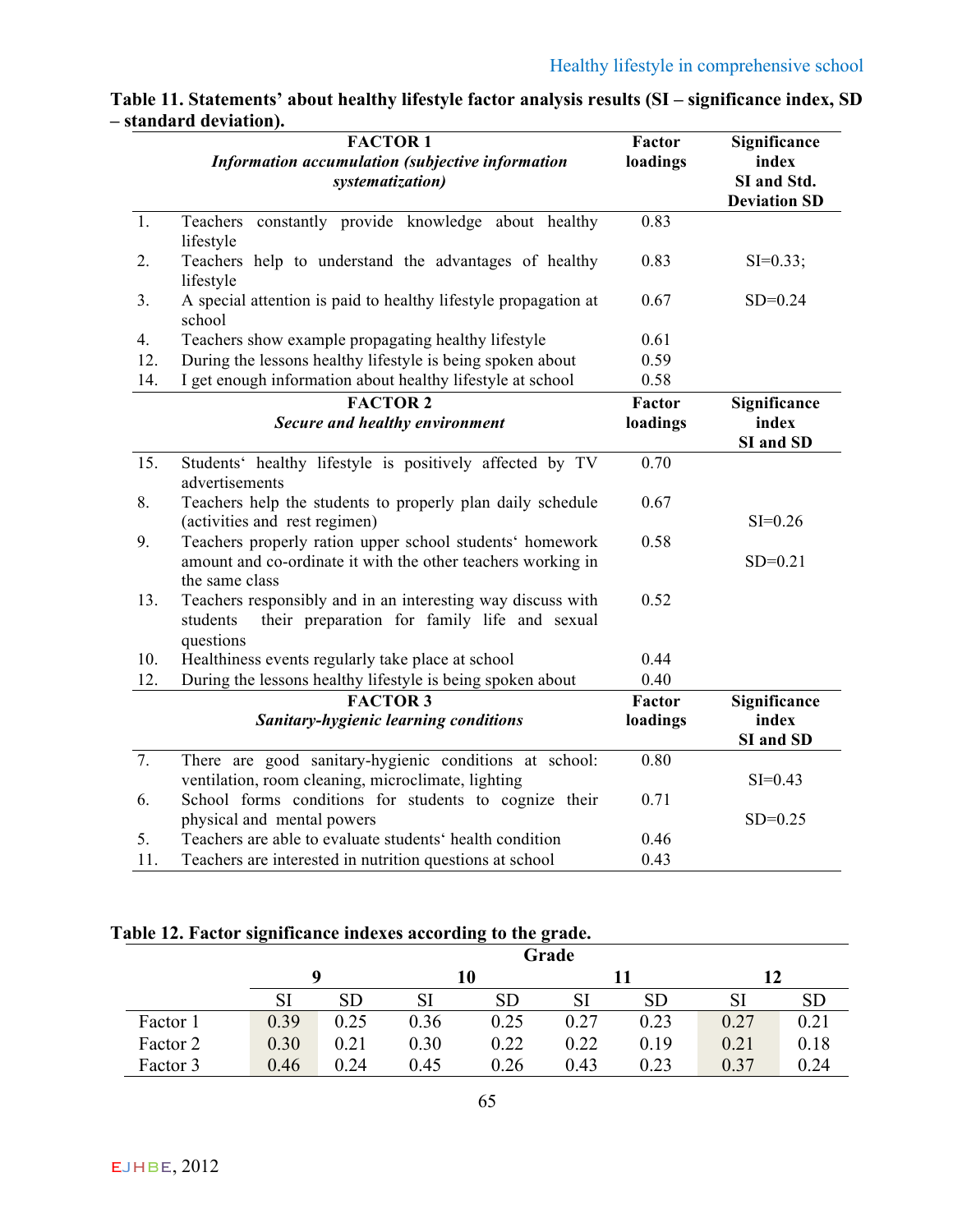It has been analysed whether there are any statistically significant differences in terms of the grade. One-way ANOVA analysis was applied for this. The results will be presented in table 12 and 13. In table 12 one can see, that all three factors are more significant for junior students than for senior ones. Applying One-way ANOVA analysis has been checked whether there are any statistically significant differences. The results are presented in table 13.

|                     |                          | Sum of<br><b>Squares</b> | Degrees of<br>freedom<br>number<br>(df) | Variance<br>estimators | <b>Fischer</b><br>statistics<br>(F) | p<br>significance<br>(Sig.) |
|---------------------|--------------------------|--------------------------|-----------------------------------------|------------------------|-------------------------------------|-----------------------------|
| Factor1             | <b>Between</b><br>groups | 3.556                    | 3                                       | 1.185                  | 20.571                              | 0.000                       |
|                     | Within<br>groups         | 72.667                   | 1261                                    | 5.763E-02              |                                     |                             |
|                     | Total                    | 76.223                   | 1264                                    |                        |                                     |                             |
| Factor <sub>2</sub> | <b>Between</b><br>groups | 2.398                    | 3                                       | 0.799                  | 18.284                              | 0.000                       |
|                     | Within<br>groups         | 55.119                   | 1261                                    | 4.371E-02              |                                     |                             |
|                     | Total                    | 57.517                   | 1264                                    |                        |                                     |                             |
| Factor3             | <b>Between</b><br>groups | 1.658                    | 3                                       | 0.553                  | 8.888                               | 0.000                       |
|                     | Within<br>groups         | 78.398                   | 1261                                    | 6.217E-02              |                                     |                             |
|                     | Total                    | 80.055                   | 1264                                    |                        |                                     |                             |

**Table 13. One-way ANOVA results between factors depending on the grade.**

The one-way analysis of variance (One-way ANOVA) uses Fisher criterion. The one-way analysis is used to determine whether there are any significant differences between means in different populations. If the obtained F value is much more than 1, then it is likely that means differ, if it is close to 1, the differences between means are small. In this case, it can be observed, that F values of all three factors are significantly greater than 1, thus, we can basically claim, that means differ. Though ANOVA doesn't fix between which populations' differences exist, however, it gives a grounded answer whether statistically significant differences exist between means of analysed populations.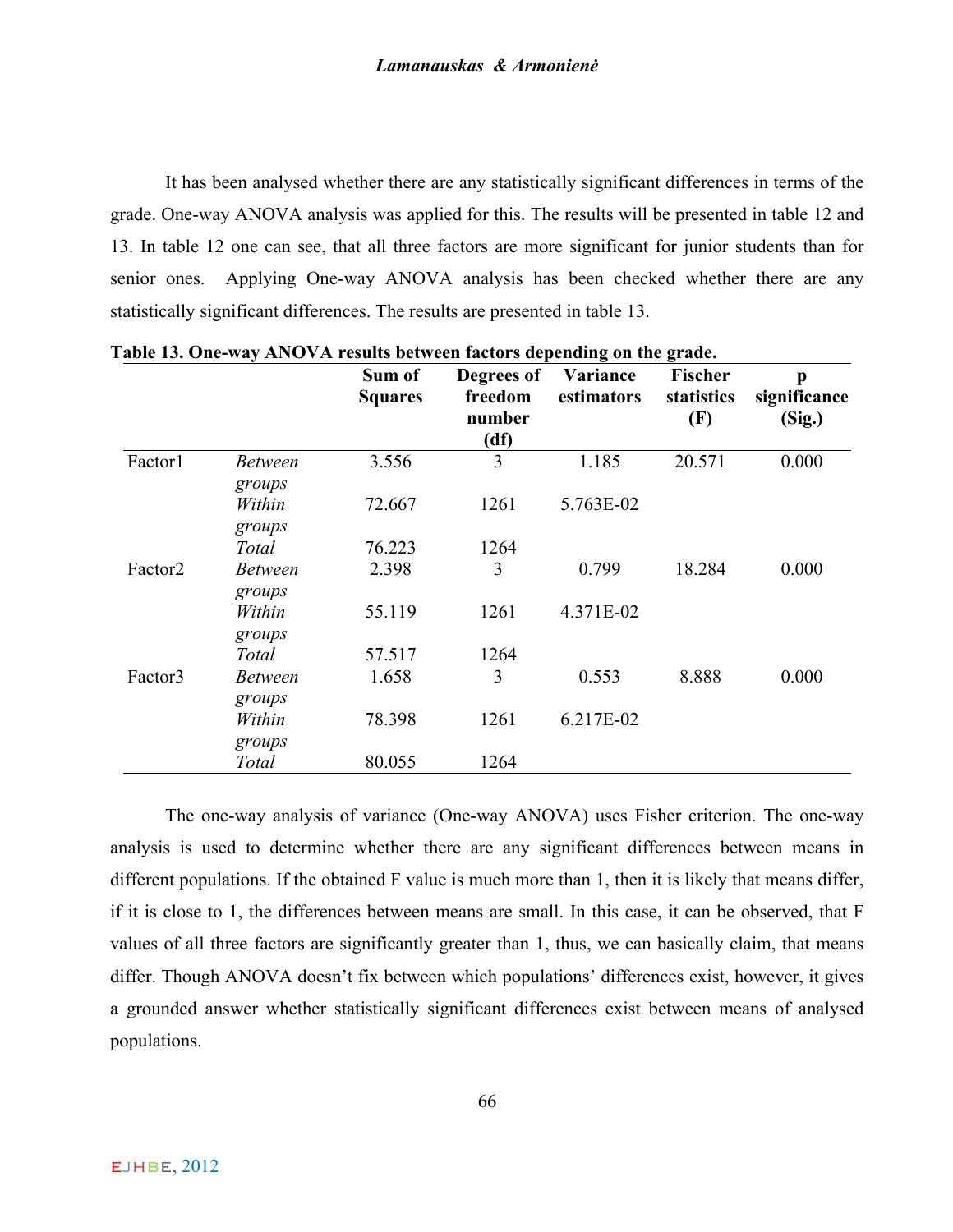## Healthy lifestyle in comprehensive school

All factor significance analysis according to the students' sex, has been carried out. The results are presented in table 14. In table 14 one can see, that differences between girls and boys are not significant. Using Stjudent criterion, applicable for two independent samples, we get that statistically significant differences are not fixed. In all cases  $p > 0.05$ .

|          |      |        | <b>Sex</b> |            |
|----------|------|--------|------------|------------|
|          |      | Female |            | Male       |
|          |      |        |            | ${\rm SD}$ |
| Factor 1 | 0.32 | 0.23   | 0.33       | 0.25       |
| Factor 2 | 0.25 | 0.19   | 0.27       | 0.22       |
| Factor 3 | 0.43 | 0.25   | 0.42       | 0.25       |

|  |  |  |  |  |  | Table 14. Factor significance indexes according to the respondents' sex. |  |
|--|--|--|--|--|--|--------------------------------------------------------------------------|--|
|--|--|--|--|--|--|--------------------------------------------------------------------------|--|

# **Qualitative Analysis Results**

Respondents' conception about healthy lifestyle has been analysed. The results are presented in table 15.

In table 15 can be seen that, having carried out content analysis, 9 categories were excluded. One third of the respondents perceive healthy lifestyle as rational nutrition (29.8%). This is perceived as healthy, balanced nutrition. In the recommendations the respondents noticed, that nowadays it is necessary to be attentively interested in the food you are buying and so on. The second category "Optimal physical activity and hardiness" has a similar weight. This is both an active, quite frequent training, physical activity, on the whole. Attention has to be paid, that the respondents pay very little attention to exercises. The 9<sup>th</sup> category "Secure and healthy environment creation" is the least significant to the respondents. One can think, that the respondents relate healthy life conception with more practical, pragmatic, more easily tangible things. Their orientation into long-term perspective is expressed poorly. Educating healthy lifestyle, it is necessary to increase every person's self-respect, which is especially important for everybody's lifestyle choice. A person, having free will can decide himself how healthily or unhealthily he will live. Carrying out healthy lifestyle programmes, it would be necessary to observe how students' subjective health evaluation changes, whether students valuing their health well, will become more physically active, whether they will be able to resist harmful habits, how their social status will change.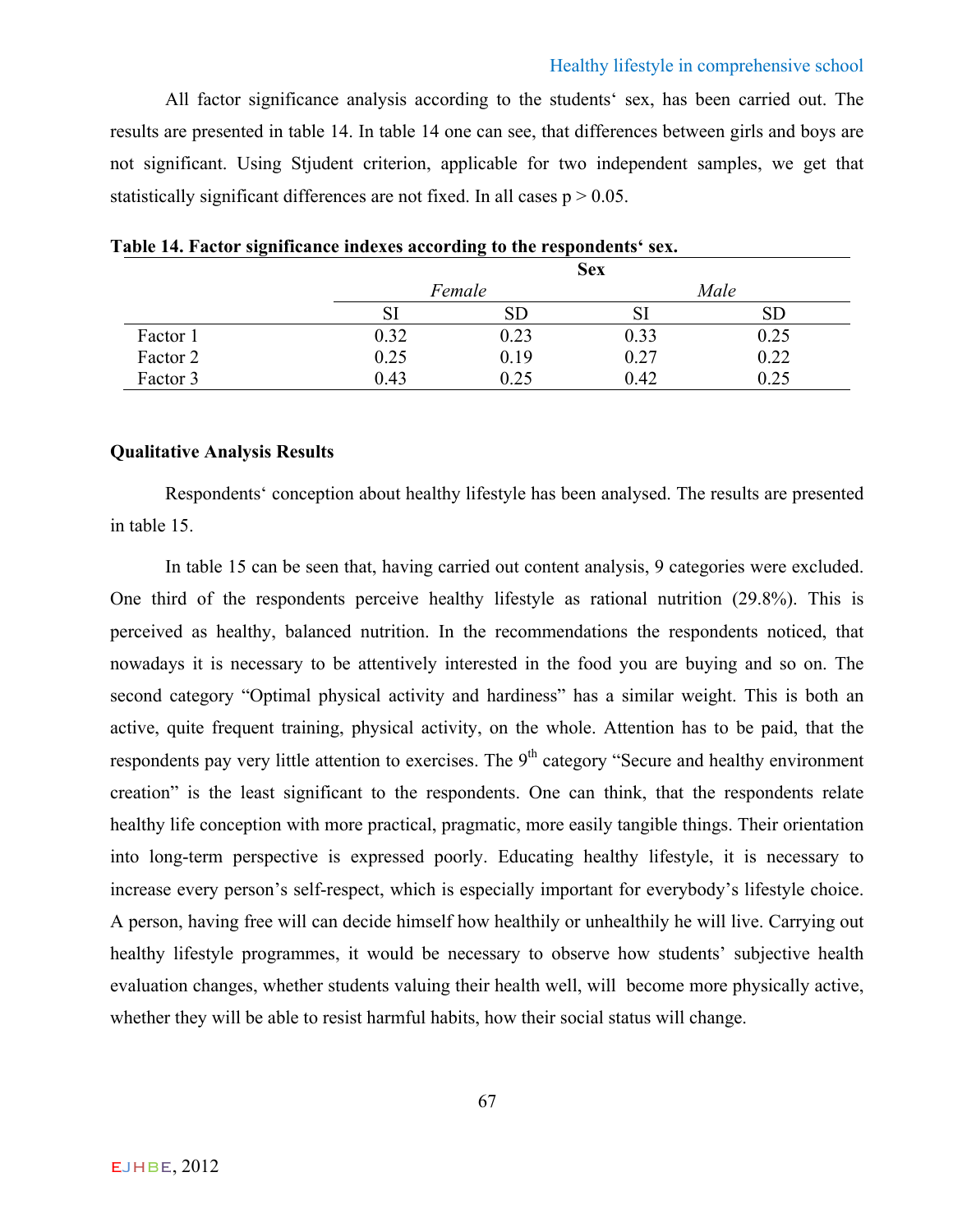**Table 15. Respondents' conception about healthy lifestyle (N/%).**

| Category           | Sub-category                                             | N/%      | $N/\%$   |
|--------------------|----------------------------------------------------------|----------|----------|
| Rational nutrition | Healthy, balanced nutrition                              | 440/28.0 |          |
|                    | Moderate and regular nutrition                           | 27/1.7   | 470/29.8 |
|                    | Vitamin usage                                            | 3/0.2    |          |
| Optimal physical   | Active, quite frequent and regular training              | 263/16.7 |          |
| activity<br>and    | Sufficient physical activity, physical work              | 142/9.0  | 423/26.8 |
| hardiness          | Regular morning exercises                                | 18/1.1   |          |
| Rational interest  | Just important, necessary for a person, this is part of  | 100/6.3  |          |
|                    | life                                                     |          | 150/9.5  |
|                    | The right way of life.                                   | 50/3.2   |          |
| Rational<br>work   | Good sleep, sufficient length of sleep                   | 66/4.1   |          |
| and rest change    | Regular and proper rest, meaningful rest, good           | 38/2.4   |          |
|                    | leisure                                                  |          | 138/8.7  |
|                    | Proper daily regimen, balanced daily schedule            | 34/2.2   |          |
| Psycho emotional   | Proper emotional condition, emotional feeling, life      | 60/3.8   |          |
| stability          | without stress                                           |          |          |
|                    | Good mood                                                | 16/1.0   |          |
|                    | Emotional development, meditation                        | 15/1.0   | 113/7.2  |
|                    | Life without worries                                     | 12/0.7   |          |
|                    | Staying yourself, not submission to the" instincts of    | 10/0.6   |          |
|                    | the band, self-realization                               |          |          |
| Personal hygiene   | Just taking care of your health, self-treatment,         | 85/5.4   |          |
|                    | health<br>and<br>treatment,<br>regular<br>health<br>care |          | 110/7.0  |
|                    | examination                                              |          |          |
|                    | Proper personal hygiene                                  | 25/1.6   |          |
| Refusal<br>of      | Absence of harmful habits                                | 47/3.0   | 94/6.0   |
| harmful habits     | Avoidance of harmful habits                              | 47/3.0   |          |
| Indifferent        | This is not important, I live as I want                  | 43/12.7  | 51/3.2   |
| interest           | There are no possibilities to develop it                 | 8/0.5    |          |
| Creation<br>of     | One of the main person's advantages, better life in      | 15/0.96  | 28/1.8   |
| and<br>secure      | future                                                   |          |          |
| healthy            | Life style                                               | 13/0.84  |          |
| environment        |                                                          |          |          |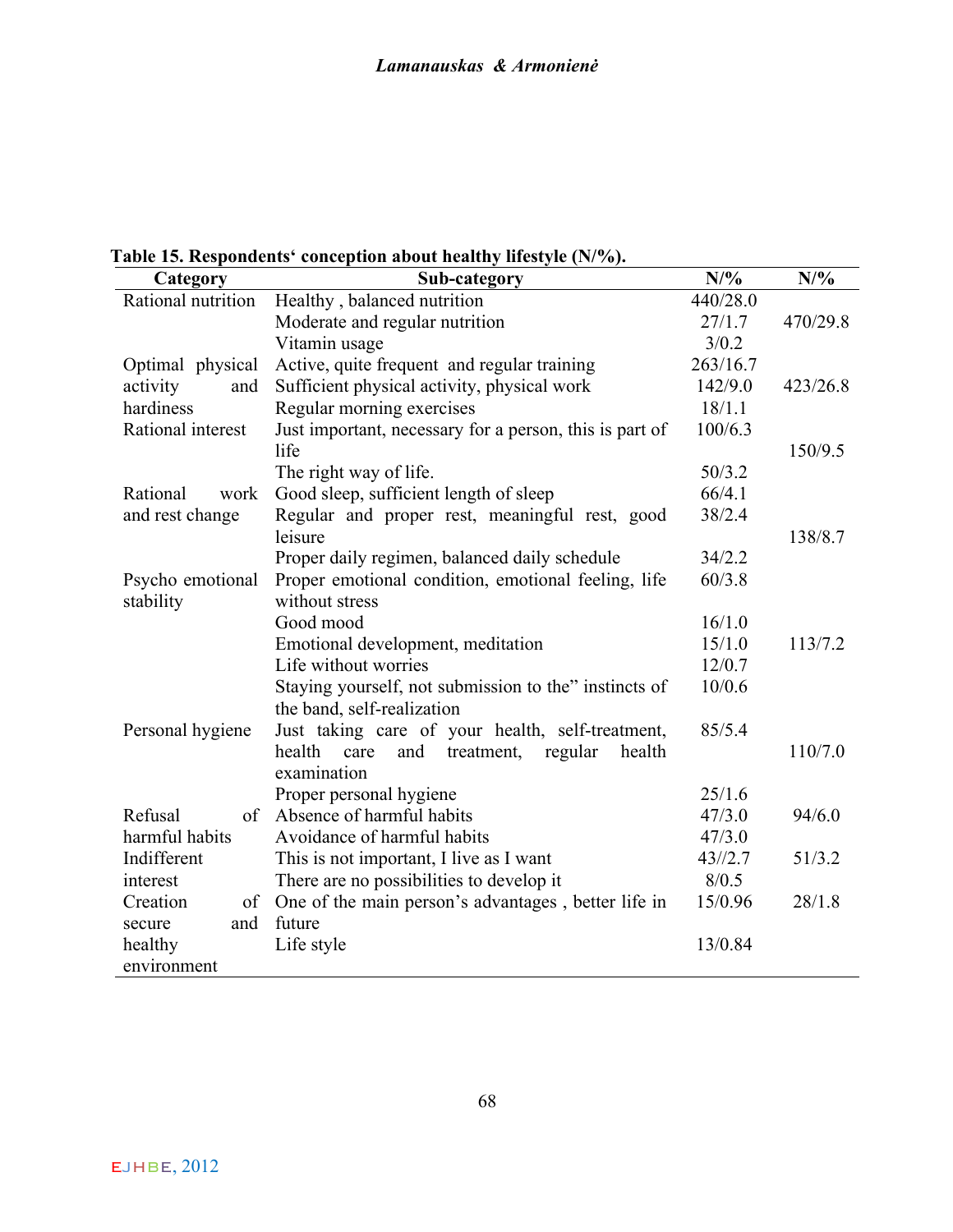# **DISCUSSION**

Information doesn't ensure healthy lifestyle yet, but it is a necessary precondition for educating healthy lifestyle attitudes and abilities. Referring to Ministry of Education and Science of Lithuania carried out research results, students' information research results showed, that from 2/3 to 1/2 of the respondents have been acquired enough information about addictions and about the ways of their escape, sexual puberty peculiarities, the effect of the environment to the health. The majority of teachers (70-80%) claimed that they discussed the mentioned questions with the students. The research showed that  $11<sup>th</sup>$  -  $12<sup>th</sup>$  grade students lack information on mental work hygiene, stress management, healthy lifestyle questions. It is paradoxical, that the respondents perceive the importance and necessity of healthy lifestyle, but practically only about one- third of the respondents practise it. Similar results have been obtained after carrying out the other researches, especially in different Lithuanian regions.

Teachers and parents would like more of such information, there could be organised health education qualification courses for teachers, special projects and programmes at schools. Teachers' healthy lifestyle field competences is a very important factor of both formal and informal health education. Teachers encounter with always new problems, besides, education technologies are developing and changing, however, over the latter 5 years only 43,5% of questioned teachers raised qualification in health education courses. Teachers feel not competent enough for carrying out preventive work at school and very often leave this function for other people. On the other hand, an obvious need of education intervention remains, forming students' healthy lifestyle conception, orienting them for systematic propagation of healthy lifestyle. Such position is also expressed by the other researchers, based on the carried out researches in other countries (Melnik, Jacobson, Kelly, 2009; Lupu, Suditu, Safta, 2010). It is also important to emphasise, that such intervention should include both formal and informal education. Especially effective are purposive healthy lifestyle formation, encouragement programmes, which would embrace all society, where students live. The researches carried out by the other researchers also confirm such position (Gray, Oslin, 2003; Baker, Gilley, James, Kimani, 2012). Discussions with the respondents during the research also showed that the great majority perceives the importance of healthy lifestyle, however, knowing and perception in the practical level is expressed rather slightly. A proper co-ordination is necessary for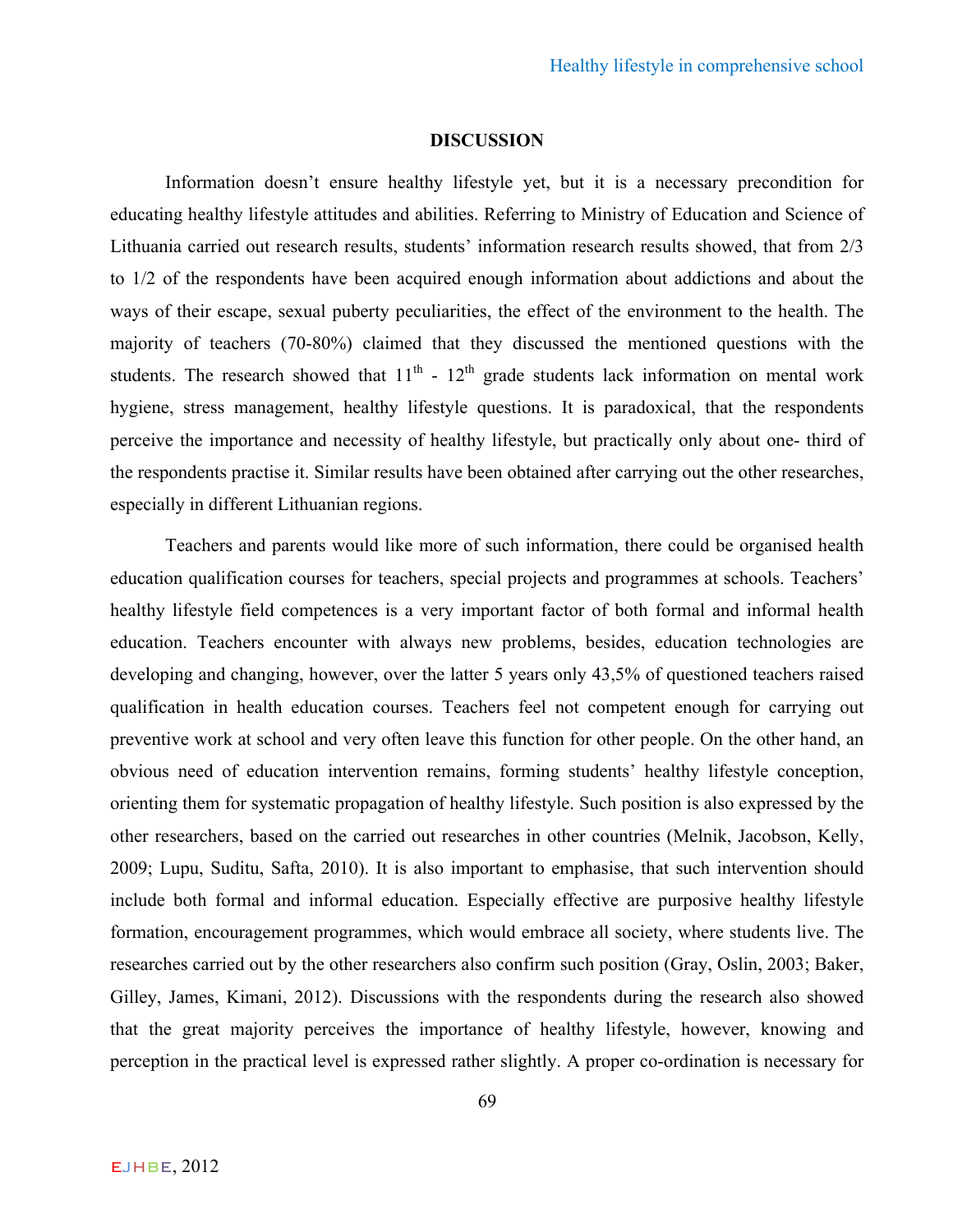this, methodical, psychological and other help for students. Various country researchers accentuate the importance of Holistic approach, forming students' healthy lifestyle skills (Subramaniam, 2011).

# **CONCLUSION**

It has been stated, that the majority of the respondents think, that healthy lifestyle is important and necessary. However, healthy lifestyle is more important for girls than for boys. It is believable, that firstly it is related with self- evaluation and image. On the other hand, it is believable, that a big gap exists between the perception of healthy lifestyle importance and practising such lifestyle. It has been stated, that approximately one-third of the respondents practise such lifestyle. Besides, younger students do more. This can be related with the bigger upper school students' occupation, bigger learning load. In the lessons, practically no attention is paid to healthy lifestyle questions, as a matter of fact, teachers are not interested in students' activity and rest regimen, and don't help them to properly plan their daily schedule. Students don't get enough information on these questions at school, healthiness events are also rare. Having carried out factor analysis, there were excluded three factors: information accumulation, secure and healthy environment, sanitary-hygienic learning conditions. Having evaluated statistical significance of the mentioned factors, one can claim, that students, in fact, are short of proper and urgent information on healthy lifestyle questions, school environment is not practically safe and healthy, though sanitary-hygienic school conditions are evaluated as average.

Healthy lifestyle conception is obviously ambiguous. It is obvious, that upper school students have their own position concerning healthy lifestyle. It can be asserted, that such conception is conditioned both by school influence and by society opinion in general. Though on the whole, students value their health as good, still certain sex differences exist. It can be noticed, that girls value their health worse than boys. Not a small part of students (more than one-third) care about their health only after they fall ill and this causes a concern. Besides, younger students tend to have health check up more often than senior students.

The results of the carried out research reasonably allow asserting, that the following factors reflect healthy lifestyle: regular physical activity, balanced nutrition, rational sleep and rest regimen, refusal of harmful habits, mental development, stress management, self-treatment, supporting social network creation. It is problematic, that healthy lifestyle conception is in fact, focused to healthy, rational nutrition and to optimal physical activity and hardiness. Such healthy lifestyle conception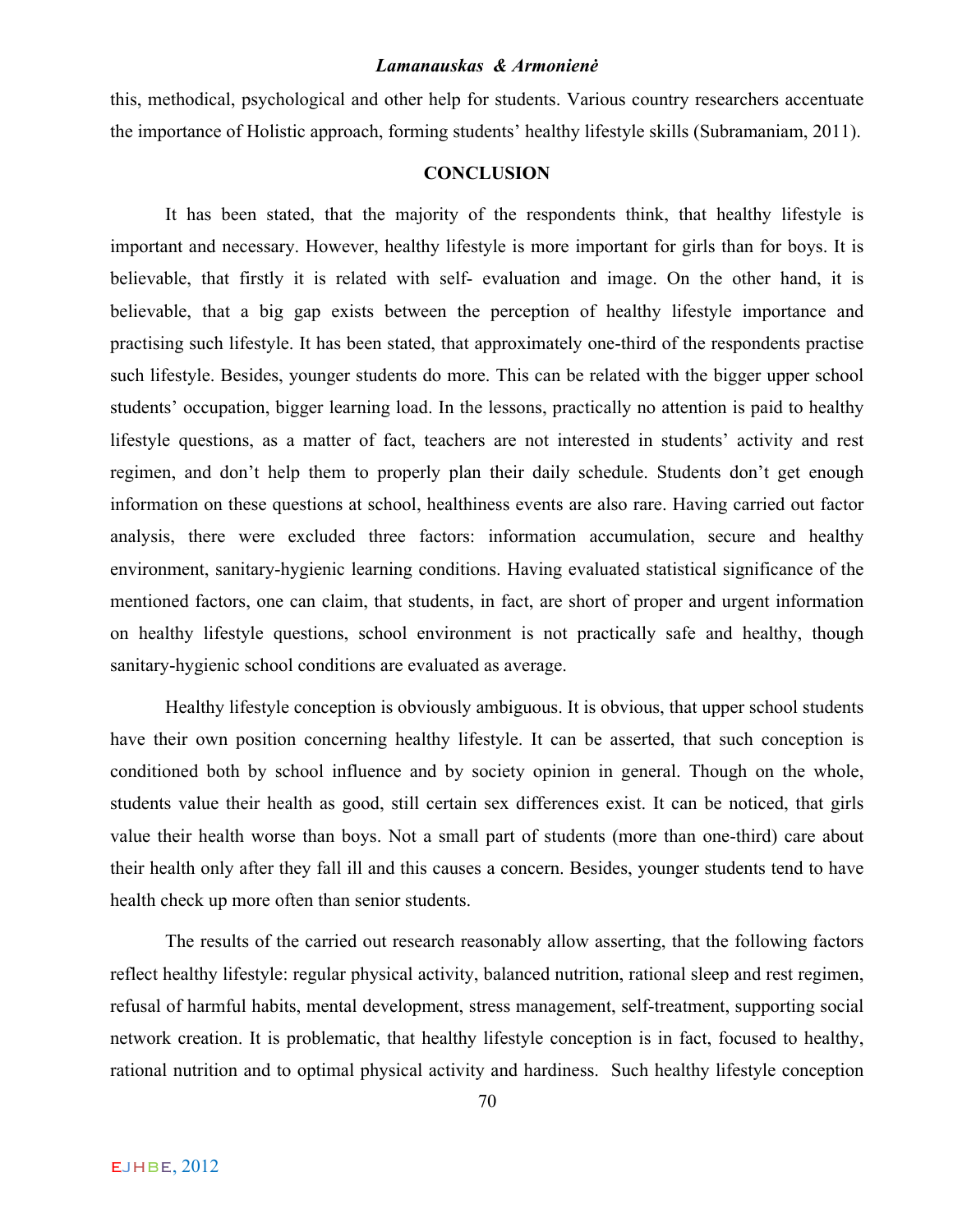components as psycho-emotional stability, rational work and rest change, personal hygiene are very slightly expressed in the students' population.

# **ACKNOWLEDGEMENTS**

The researchers would like to extend their sincere appreciation to the teachers who helped in carrying out this research: E. Bitvinskaitė, R. Dabregaitė, D. Gaigalienė, G. Girdžius, D. Golnis, I. Kondrotienė, G. Paknienė, dr. L.Railienė, A. Šarlauskaitė, A. Vilčinskienė. Special thanks go to Ilona Ratkevičienė for the language revision.

# **REFERENCES**

Armonienė J. (1998). *Jaunimo fizinio aktyvumo ugdymo veiksniai*. Vilnius, 52 p.

- Aukštesnių klasių mokinių sveikata: pokyčiai per penkerius metus. 2007, birželis Nr. 2 (13). Retrieved on 12 April 2012 from, http://www.smm.lt/svietimo\_bukle/docs/pr\_analize/mokiniu\_sveikata.pdf.
- Bartone, P. T., Roland, R. R., Picano, J. J., Williams, T. J. (2008). Psychological Hardiness Predicts Success in US Army Special Forces Candidates. *International Journal of Selection and Assessment*, *16* (1).
- Cavadini, C., Decarli, B., Grin, et al. (2000). Food habits and sport activity during adolescence: differences between athletic and non – athletic teenagers in Switzerland. *European Journal of Clinical Nutrition*, *54* (1), 16-20.
- Comptom, W. C. (2005). *An introduction to positive psychology*. Belmont: Middle Tennessee State University, Belmont.
- Gaižauskienė, A., Stankuvienė, S., Petrauskienė, J., Kevalas, R. (2006). *Vaikų mirtingumas, sergamumas ir traumatizmas* (Nacionalinės sveikatos tarybos metinis pranešimas, 2005, p. 26 – 31). Vilnius: VI Seimo leidykla "Valstybės žinios".
- Kirkcaldy, B. D., Shephard, R. J., Siefen, R. G. (2002). The relationship between physical activity and self image and problem behaviour among adolescents. *Social Psychiatry and Psychiatric Epidemiology*, *37*, 544-561.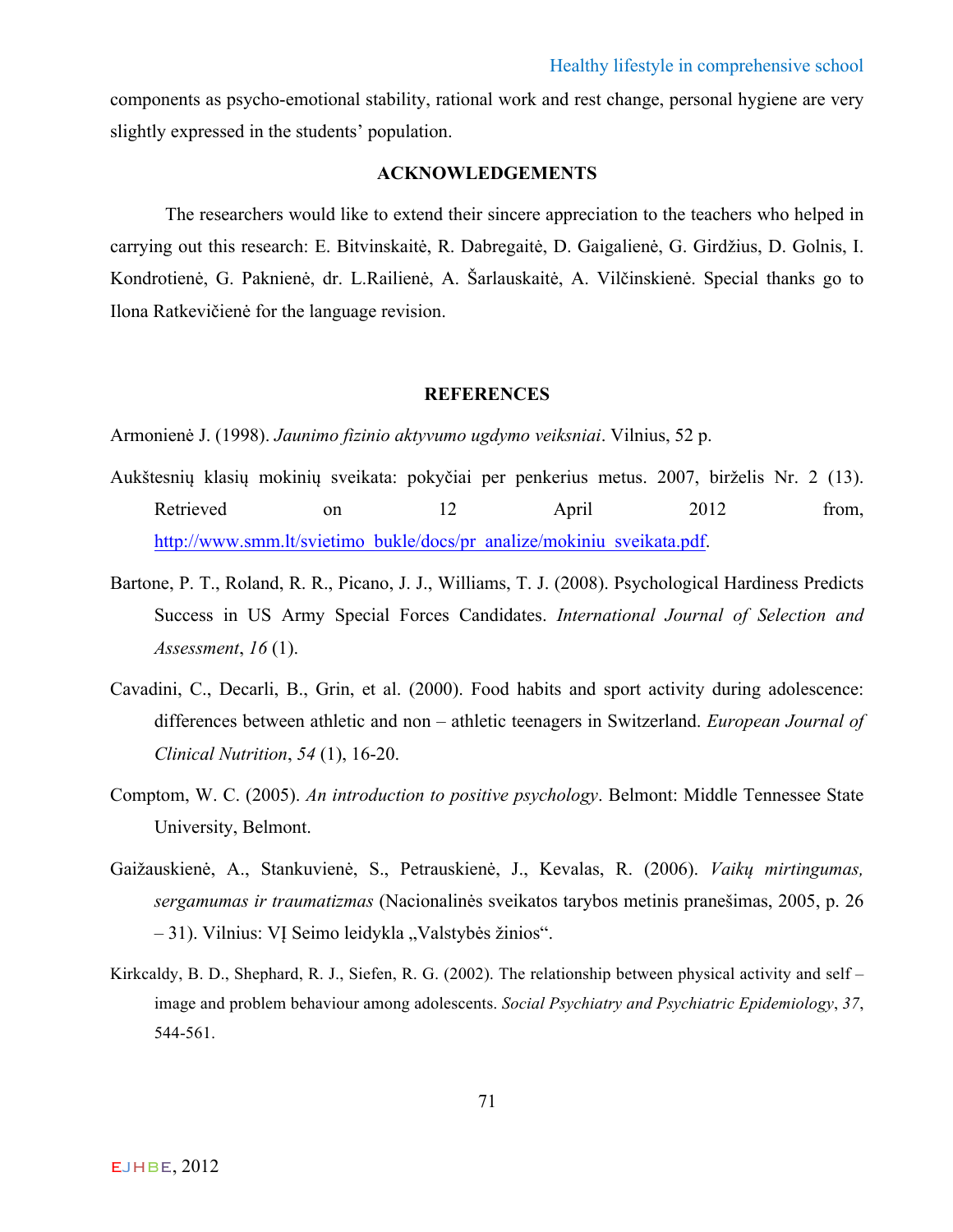- Lamanauskas, V., Armonienė, J. (2011). Fizinis aktyvumas kaip sveikatą sąlygojantis veiksnys: socioedukaciniai aspektai. *Gamtamokslinis ugdymas / Natural Science Education*, *1* (30), 18- 29.
- Lietuvos gyventojų bendrasis sergamumas 2001–2005 m. Vilnius: Sveikatos apsaugos ministerija, Lietuvos sveikatos informacijos centras, 2006.
- LVI naujienos (2008). *Ką parodė moksleivių sveikos gyvensenos tyrimas?* Vilnius: LVI. Prieiga Internete: http://www.vartotojai.lt/index.php?id=232 (žiūrėta 2011-10-30).
- Monk, T. H., Buysse, D. J., Hall, M., Nofzinger, E. A., Thompson, W. K., Mazumdar, S. A., Reynolds, Ch. F. (2006). Age-Related Differences in the Lifestyle Regularity of Seniors Experiencing Bereavement, Care-Giving, Insomnia, and Advancement Into Old-Old Age. *Chronobiology International*, *23* (4).
- Patrick, K., Norman, G. J., Calfas, K. J. et al. (2004). Diet, physical activity and sedentary behaviors as risk factors for overweight in adolescence. *Archives of Pediatrics and Adolescent Medicine*, *158*, 385-390.
- Ryff, C. D., Singer, B. (2005). From Social Structure To Biology: Integrative Science in Pursuit of Human Health and Well-Being. In C. R. Snyder, S. J. Lopez (Ed.), *Handbook of Positive Psychology* (p. 541–555). New York: Oxford University Press.
- Sari, T. (2003). *Wellness And Its' Correlates Among University Students: Relationship Status, Gender, Place of Residence, and GPA*. Middle East Technical University: Department of Educational Sciences.
- Smith, N., Young, A., Lee, Ch. (2004). Optimism, Health-related Hardiness and Well-Being among Older Australan Women. *Journal of Health Psychology, 9* (6).
- Stankevičienė L. (2003). *Lietuvos moksleivių savijautos ir gyvensenos demografiniai bei socialiniai veiksniai* (Daktaro disertacija). Kaunas: Kauno medicinos universitetas.
- Strobe, W. (2000). *Social Psychology and Health* (2nd Ed.). Buckingham: Open University Press.
- Üstün, B., Jakob, R. (2005). Calling a spade a spade: meaningful definitions of health conditions. *Bulletin of the World Health Organization*, 83, 802.